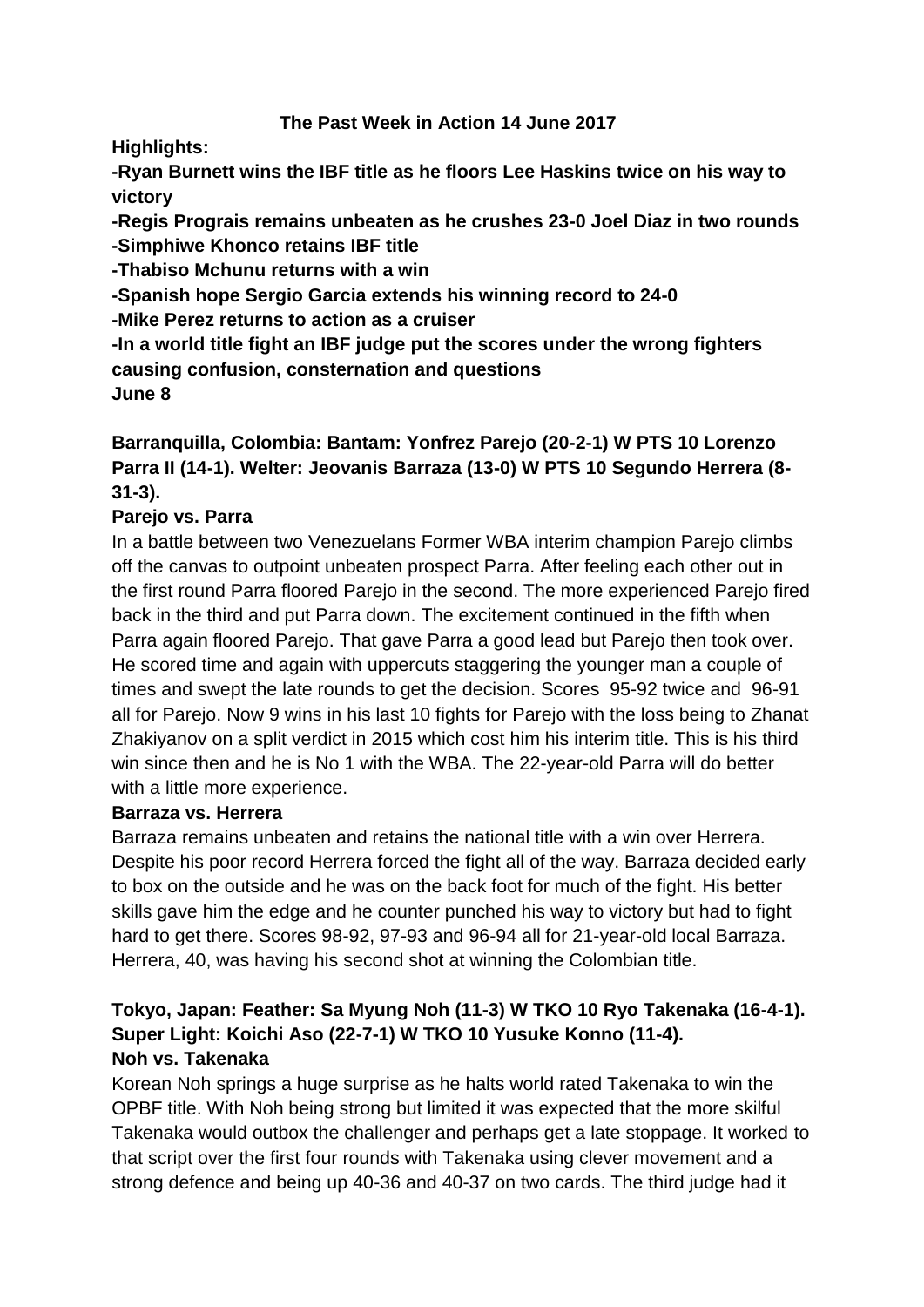38-38. The awkward crouching style of Noh gave Takenaka some problems and he was cut over the left eye in the sixth but after eight rounds he looked on his way to victory being in front on all three cards at 78-73, 78-74 and 77-74. Takenaka had seemed to lose some snap in the eighth and was now also cut on his upper lip. Noh just kept coming and Takenaka began to unravel. Noh had the local fighter in trouble on the ropes in the tenth and Takenaka had to go down on one knee. He got up but as Noh pressed Takenaka again went down and his corner threw in the towel. Big win for the 25-year-old Korean champion who was only rated No 13 by the OPBF but had won 6 of his last 7 fights. Takenaka, 32, was rated No 6 by the IBF and was making the fourth defence of his OPBF title.

#### **Aso vs. Konno**

Aso retains the national title with late stoppage of gutsy Konno but only after a war that will be in the reckoning for Japanese Fight of the Year. Aso is an aggressive pressure fight and Konno decided to match him punch for punch. Neither fighter held anything back or attempted to pace himself and Konno built a slight lead being up 48-47on two card with Aso up by the same score on the third. Konno was actually the one forcing the other guy on to the back foot but Aso countered well and shook Konno badly in the eighth. At the end of that round the fight was even closer with two cards having it 76-76 and the third having Konno in front 77-75. They batted toe-totoe right down to the last round where Aso's experience just gave him the edge. The brave Konno had punched himself out and the referee stepped in to save the exhausted challenger with just 42 second left in the fight. It took the 31-year-old Aso, the OPBF No 14, three attempts to win the national title but he won't want many more defences as tough as this first one. Konno, 32, the Japanese No 1, was going ten rounds for the first time.

#### **June 9**

**Papeete, French Polynesia: Light Heavy: Cedric Bellais (19-8-3) W PTS 10 Farouk Daku (21-14-1).** Bellais wins something called the Royal Boxing Organisation title with unanimous decision over Ugandan-born Daku. After the first two rounds were close Bellais then took over. He found plenty of gaps in the Dutchbased fighters guard and boxed his way to a comfortable victory. Scores 117-111 twice and 120-108 all for Bellais. The 28-year-old local was having his first fight since April last year. He has failed in two shots at the French super middle title but is still rated No 3 so could go for a third try but was talking about defending his RBO title. Former African Boxing Union champion Daku, 32, has now lost 5 of his last 6 fights.

**Thonex, Switzerland: Super Feather: Patrick Kinigamazi (27-2) W PTS 12 Juan Jose Farias (18-10-1).** Fighting in his adopted home town Rwanda-born Kinigamazi wins the vacant WBFederation title with points victory over Argentinian Farias in a fight filled with knockdowns and fortune swings. After a slow start the fight caught fire in the fourth as Kinigamazi floored Farias with a body punch. In the sixth a left hook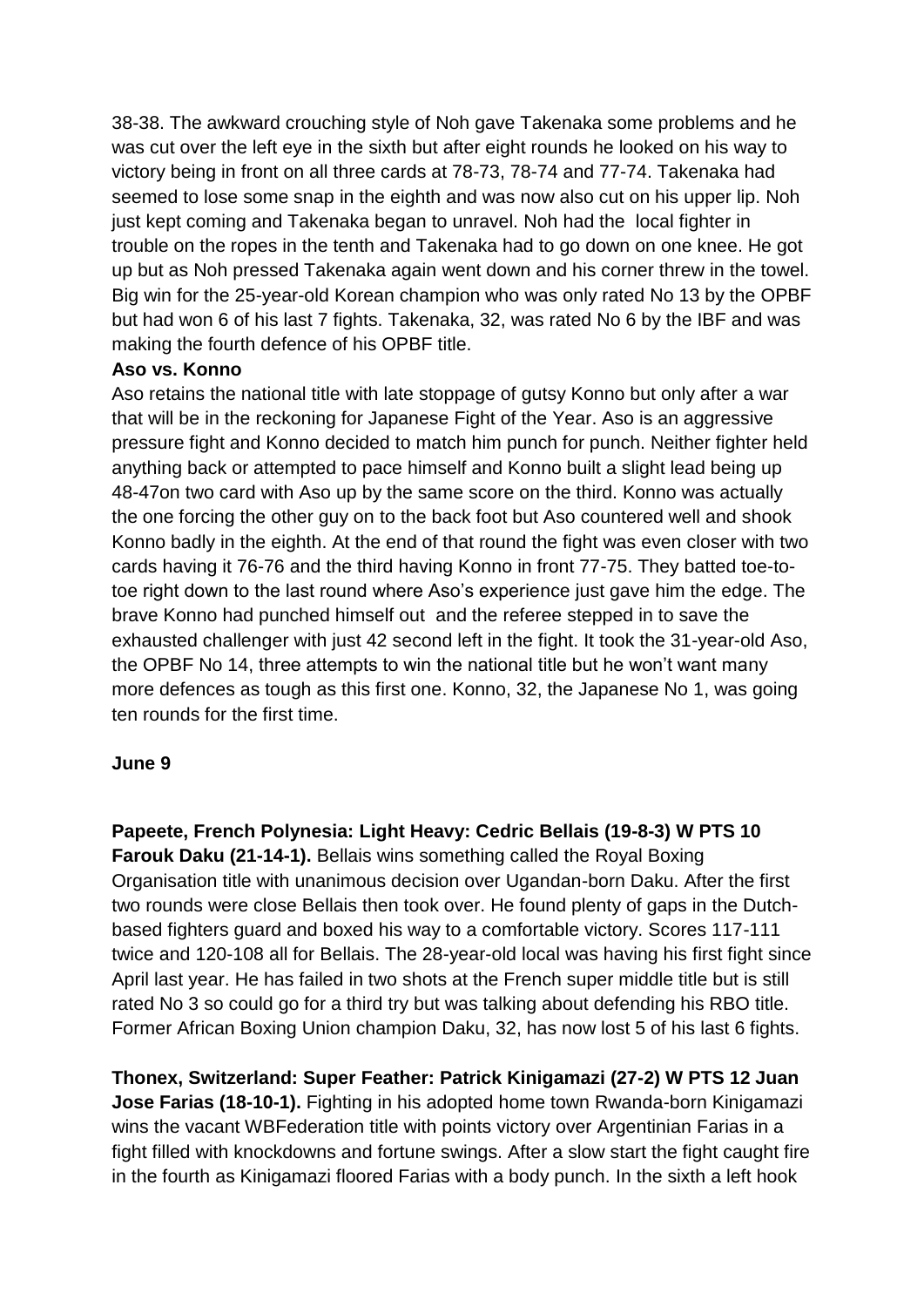put Farias down again but he got recovery time as Kinigamazi was deducted a point for hitting Farias when the Argentinian had one knee on the floor. Farias fought back hard to have Kinigamazi in trouble in the seventh but missed his chance and paid for it. Kinigamazi took control again and scored knockdowns in the ninth, tenth and eleventh. Farias just kept getting up and fighting back and staged a strong finish. Scores 116-107 twice and 117-106 all for Kinigamazi. The 34-year-old Swiss-based African, the ABU champion, has won his last nine fights but the opposition has been very modest. Farias had rebounded from three inside the distance losses to high quality opposituion with two wins and showed plenty of guts and determination here.

## **Miami, FL, USA: Super Feather: Hairon Socarras (16-0-2) W TKO 2 Luis Hinojosa (30-12,1ND). Middle: Idel Torriente (5-0) W PTS 4 Romon Barber (7- 16). Super Bantam: Yampier Hernandez (1-0) W PTS 4 Luis Paredes (3-2-1). Socarras vs. Hinojosa**

Socarras gets his second win since returning to the ring with stoppage of Hinojosa. The Cuban floored Hinojosa twice in the first round and once more in the second. Hinojosa got up but was absorbing a beating and the referee stopped the fight as Hinojosa's corner threw in the towel. The 24-year-old Socarras, a four-time Florida Golden Gloves champion, was inactive for 14 months before returning with a win in February. Six losses by KO/TKO for Dominican Hinojosa.

#### **Torriente vs. Barber**

Cuban Torriente remains unbeaten but not before finding himself on the floor. Torriente was cruising this one but got a wake-up call when Barber put him down in the second. Torriente avoided further embarrassment and boxed his way to the win. The 30-year-old was a star member of the Cuban boxing team. He was Cuban champion, won gold medals at the Pan American Games, Pan American Championships and World Cup and was a quarter-finalist at both the Olympic Games and the World Championships. On his way to the Pan American Games title he beat Jesus Cuellar and Nicholas Walters but like so many top Cubans he has only turned pro after being elbowed aside by younger fighters.

## **Hernandez vs. Paredes**

Hernandez, another former star of the Cuban boxing team eases his way into the pro ranks with a points win. As with Torriente the 32-year-old Hernandez was a successful Cuban amateur champion. He won a bronze medal at the Olympics, a silver medal at the World Cup and a gold medal at the Pan American Championships as well as getting to the quarter-finals of the World Championships. He has also been edged out by younger boxers so allowed to turn pro. Only the second fight in two years for Puerto Rican Paredes.

**Verona, NY, USA: Super Light: Regis Prograis (20-0) W TKO 2 Joel Diaz Jr (23- 1). Welter: Kerman Lejarraga (22-0) W TKO 2 Jose A Abreu (13-2). Middle: Steve Rolls (16-0) W PTS 8 Demond Nicholson (17-2-1). Light: Jon Fernandez (13-0) W KO 2 Juan Reyes (14-4-3).Light Heavy: Francy Ntetu (17-1) W TKO 4 Brian Holstein (12-7-1,1ND). Middle: Nick Brinson (19-4-2) W TKO 6 Jamie**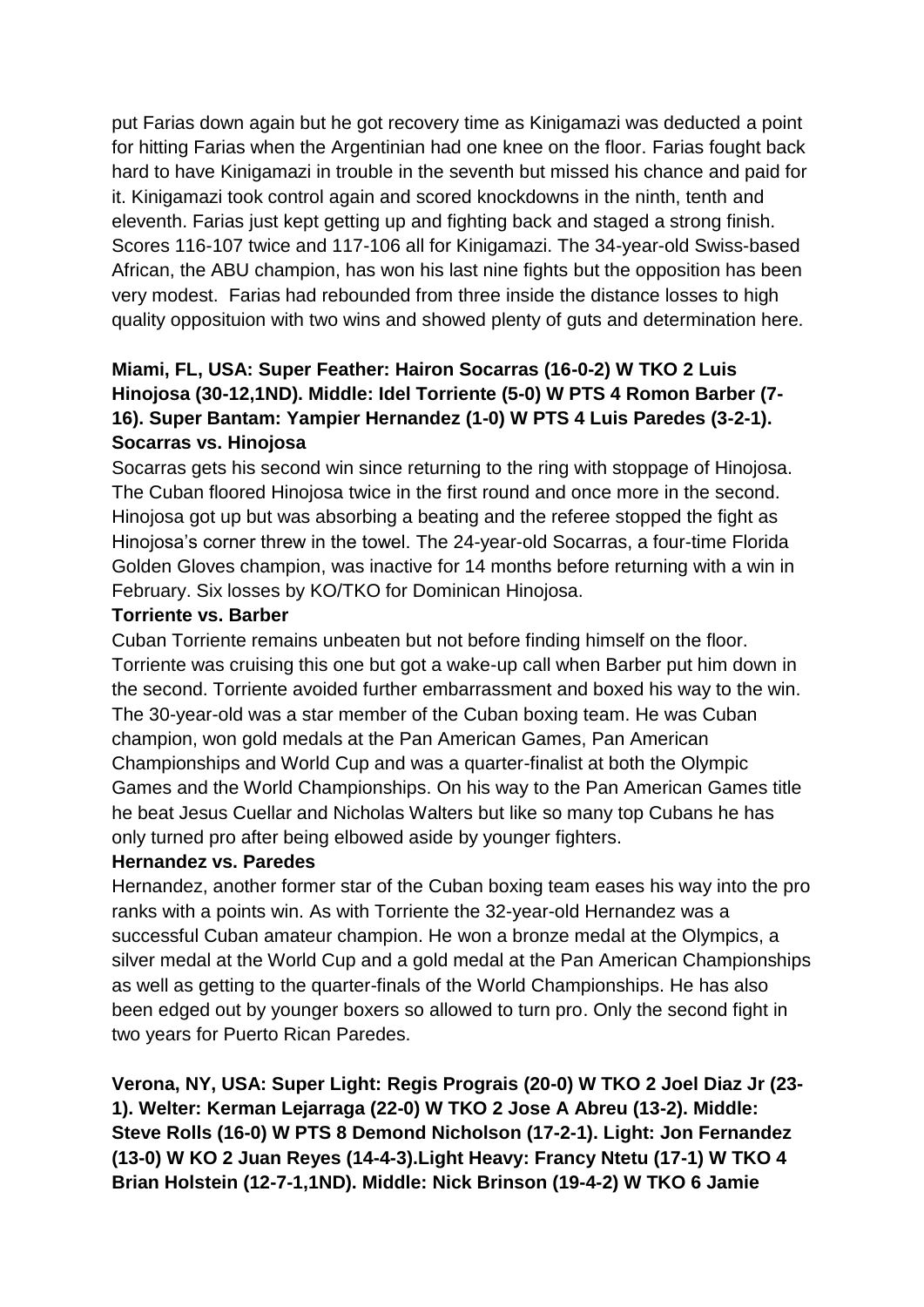## **Barboza (19-11). Super Welter: Charles Conwell (3-0) W TKO 2 Jeff Wright (4-7- 1).**

## **Prograis vs. Diaz**

Prograis blows away Diaz in battle of unbeaten fighters. Diaz made an aggressive start firing straight rights at southpaw Prograis who was cautious and looking for opportunities to counter. When Prograis opened up he was driving Diaz back with lefts. Diaz fired with some combinations before the bell. Early in the second a straight left from Prograis sent Diaz down. He was up immediately and after the eight count took the fight to Prograis firing punches from both hands but another left from Prograis rocked him. Prograis forced Diaz to the ropes and landed another left that staggered Diaz. Diaz managed to get off the ropes but yet another straight left sent him down. Diaz did a somersault back to his feet. After the count he tried to punch his way out of trouble. Prograis just walked through Diaz's punches landed three lefts. Another one sent Diaz down and although he rolled straight back to his feet the referee stopped the fight with no complaint from Diaz. Twenty-eight-year-old Prograis, the WBC No 4, retains his NABF title. The Houston-based banger now has 16 wins by KO/TKO including 13 quick-time wins in his last 14 fights . He just failed to get through the final US Olympic Trials but is making up for that disappointment as a pro. Diaz, 25, the IBF No 13, was facing his first real test so it is back to the drawing board for him.

## **Lejarraga vs. Abreu**

Spanish hope Lejarraga added another inside the distance win as he overwhelmed late substitute Abreu. Lejarraga pressed hard in the first round and ended it in the second. A right had Abreu badly shaken and then Lejarraga opened up with both hands driving Abreu back and taking him to the ropes where another series of hard shots brought the referee's intervention. The tall 25-year-old "Basque Revolver" has 18 wins by KO/TKO and has beaten 11 of his last 12 opponents inside the distance. No big tests yet but he is rated WBA 5/WBC 14. Abreu from the Dominican Republic had built his record mainly against abysmal opposition but was coming of a reasonable level victory over Euri Gonzalez.

## **Rolls vs. Nicholson**

A good match-up provides an exciting close fight as Rolls takes the split decision. Canadian Rolls got the perfect start by flooring Nicholson with a left in the first round. It took until the third round before Nicholson really started to spark. He had Rolls hurt and went on to take the fourth rocking Rolls with a left. Over the last four rounds both had their moments of dominance in the exchanges. It was a case of Rolls landing the harder shots and Nicholson busier and more accurate and he looked to have done enough to have clawed back the points dropped with that poor start but two of the judges saw Rolls the winner. Scores 77-74 twice for Rolls and 77-75 for Nicholson. Rolls, 33, the Canadian No 1, was Canadian amateur champion in 2009 and 2010. He claims an 83-14 amateur record and competed at the World Championships but at 33 may not rise beyond this level. Nicholson, 24, will rebound from this loss. A bronze medal winner at the US National Championships and the National PAL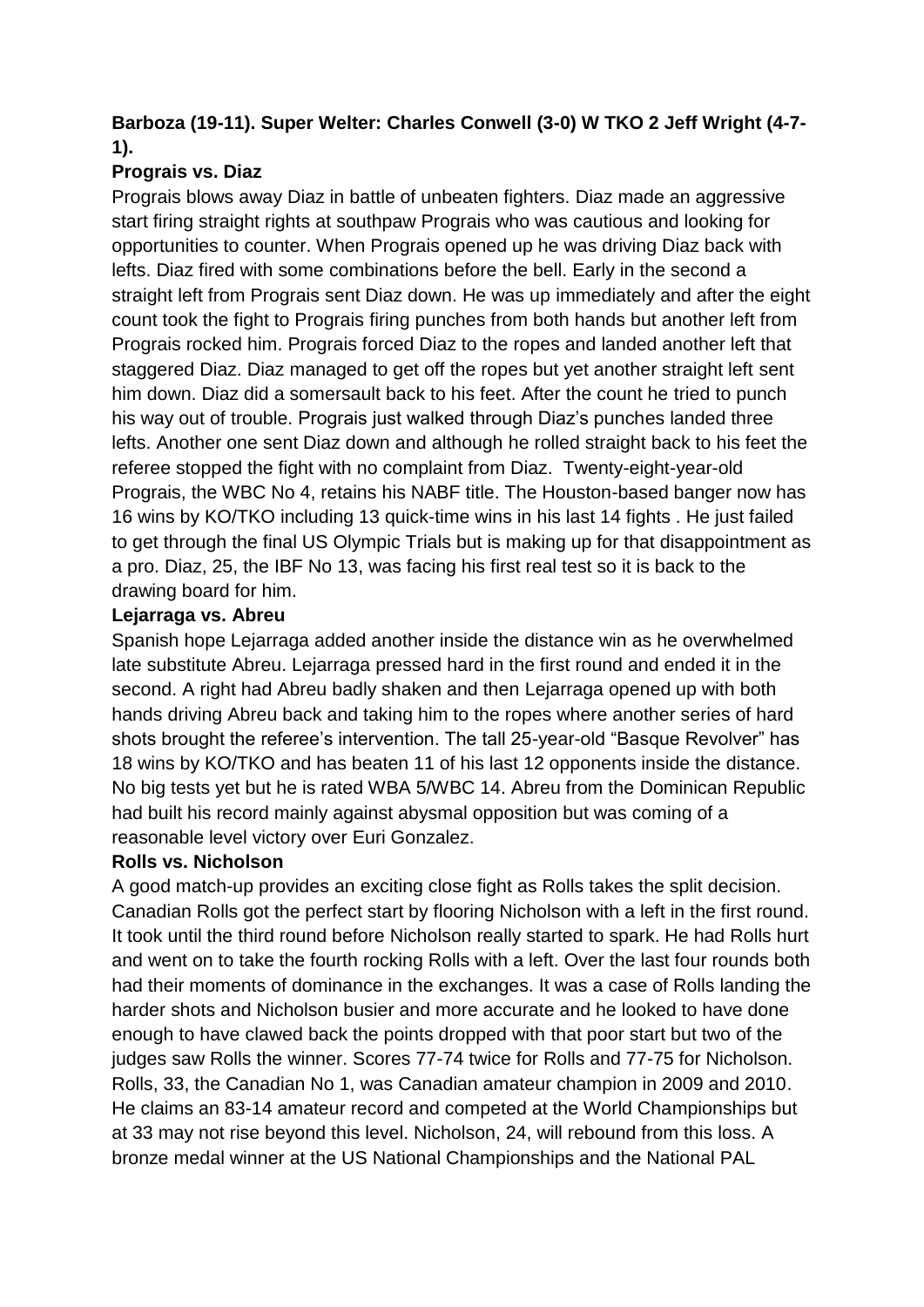Tournament he was 7-0-1 in his last 8 fights and coming off a very good draw against unbeaten Immanuwel Aleem.

## **Fernandez vs. Reyes**

Fernandez made it a double for Basque battlers as he effectively flattened Mexican Reyes inside two rounds. No study time here as these two swapped a pile of punches from the start. Reyes marched forward but Fernandez had big edges in height and reach and banged home powerful rights so that by the end of the opening round Reyes was already showing damage around his left eye. Fernandez continued to score heavily in the second. He landed a straight right then a left jab before finishing the fight with a downward chopping right. Reyes fell back to the canvas out before he hit the floor and the referee did not bother with the count. It was a while before Reyes could even sit up. The 21-year-old "Jonfer" won his first two fights on points so now has a run of 11 wins on the bounce by KO/TKO. He is promoted by Sergio Martinez. First loss by KO/TKO for Reyes.

## **Ntetu vs. Holstein**

Ntetu starts his rebuilding with a stoppage of Holstein. Ntetu put Holstein down in the third and after another knockdown in the fourth the referee stopped the fight. The 34 year-old DCR-born Ntetu won his first 16 fights including an early career victory over Schiller Hyppolite but found hot prospect David Benavidez too much for him in their fight in June last year and was halted in seven rounds. Third loss by KO/TKO for Holstein.

## **Brinson vs. Barboza**

Brinson breaks down shop-worn Barboza for stoppage. Brinson was always in control and had Barboza hurt in the second and third rounds. He continued to pile on the punishment and the doctor examined Barboza before the start of the sixth but allowed the fight to continue. Brinson raked Barboza with a series of punches in the sixth and the referee had seen enough and stopped the fight. The 29-year-old neighbourhood fighter was 16-1-2 in his first 19 fights but when he tried to step up suffered losses against Dominic Wade, Andre Dirrell and Ievgen Khytrov. Costa Rica Barboza, 39, had two shots at the interim WBA title way back but is now 2-8 in his last 10 fights.

## **Conwell vs. Wright**

Olympian Conwell has to go into the second round for a win but only just. Conwell tried hard to end it in the first but failed. He put that right in the second as he floored Wright twice to force the stoppage just 57 seconds into the round. The 19-year-old from Cleveland competed at both the 2016 Olympics and the World Youth Championships. One of nine children he was National Golden Gloves champion in 2015 and the youngest member of the US Boxing Team in Rio. Worth watching. Fifth loss by KO/TKO for Wright.

## **Lincoln, RI, USA: Super Welter: Mark DeLuca (19-0) W PTS 8 Chris Chatman (14-7-1). Super Welter: Greg Vendetta (15-2-1) W PTS 8 Khiary Gray (14-3). DeLuca vs. Chatman**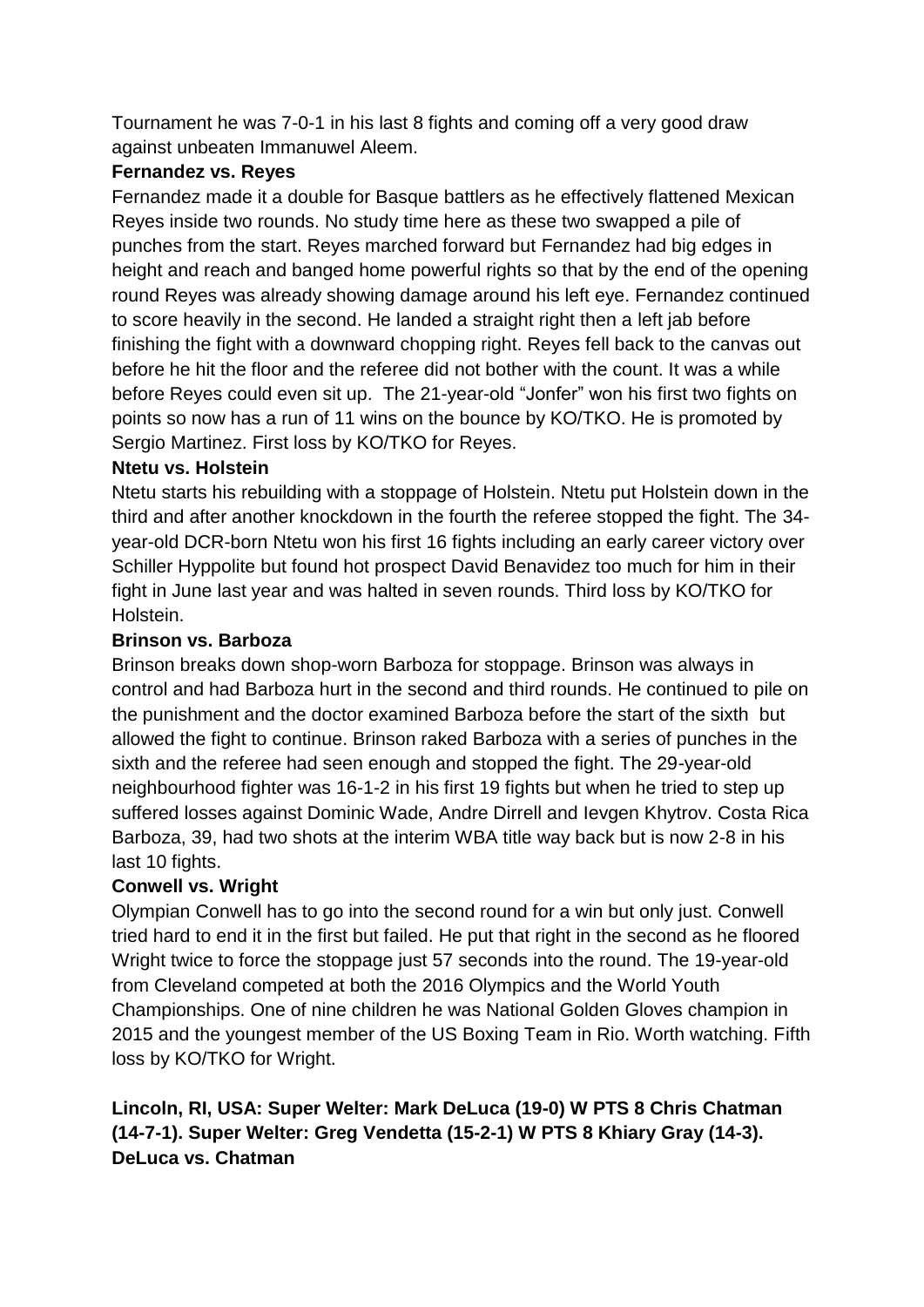DeLuca continues unbeaten with unanimous decision over a competitive Chatman. DeLuca built an early lead and then floored Chatman in the sixth. Chatman was far from finished and fought back hard over the last two rounds as DeLuca tired a little. The 29-year-old "Bazooka" DeLuca is meeting a reasonable level of opposition but is going to have to take a risk if he is to move up. Southpaw Chatman,32, has been in tough matches against opponents such as Jarrett Hurd and Jermell Charlo.

#### **Vendetta vs. Gray**

Vendetta extends his winning run to 11 as he outpoints Gray but has to settle for a majority decision. Vendetta used strength and constant pressure in this one. He outworked Gray but Gray had enough success when he could create some space to be competitive and keep the fight close. Scores 78-74 and 77-75 for Vendetta and 76-76. Vendetta retains his New England title. Gray has lost 3 of his last 4 fights but the win was a seventh round kayo of Chatman.

## **June 10**

## **Mar del Plata, Argentina : Light Heavy: Ruben Acosta (34-15-5) W PTS 10 Juan Juarez (19-4). Super Middle: Ezequiel Maderna (25-4) W PTS 6 Jorge Caraballo (13-8-1).**

## **Acosta vs. Juarez**

Acosta wins the vacant WBO Latino title with comfortable unanimous decision over less experienced Juarez. Over the early rounds Juarez kept advancing but found Acosta an elusive target. The South American champion was able to outscore Acosta with his longer reach and greater accuracy. When Juarez did get inside Acosta was more than a match for him. Acosta looked to capture all of the rounds over the first half of the fight and then paced himself over the sixth and seventh before taking the eighth. Juarez made a big effort in the ninth but Acosta had something left in the tank and ended the stronger. Scores 99-94 ½ ,98 ½ -95 ½ and 98 ½-96 ½mall for Acosta. The 38-year-old "Siri" makes a good living as a travelling loser and he usually goes the distance with only Anthony Mundine, Robert Stieglitz , Callum Smith and Max Vlasov beating him by KO/TKO. After winning his first 16 fights Juarez is now 3-4 in his last 7.

## **Maderna vs. Caraballo**

"El Olympico" Maderna returns to the winning column with a routine points victory over Caraballo. This was a slow boring fight and it was not an impressive performance from the former Argentinian champion and IBO title challenger. Scores 60-53,59-58 and 58-57 ½ don't look very good when you realise that Caraballo lost a point in the fifth for a low blow. The 30-year-old Maderna suffered losses to Edwin Rodriguez, Thomas Oosthuizen and Artur Beterbiev but in his last fight in February suffered his first domestic defeat when the was decisioned by Martin Fidel Rios for the vacant national title. Five losses in a row for Caraballo

## **Montreal, Canada: Middle: Francois Lafreniere (16-5-2) W TKO 4 Oscar Cortez (26-3). Super Middle: Erik Bazinyan (16-0) W TKO 4 Rolando Paredes (13-5-2).**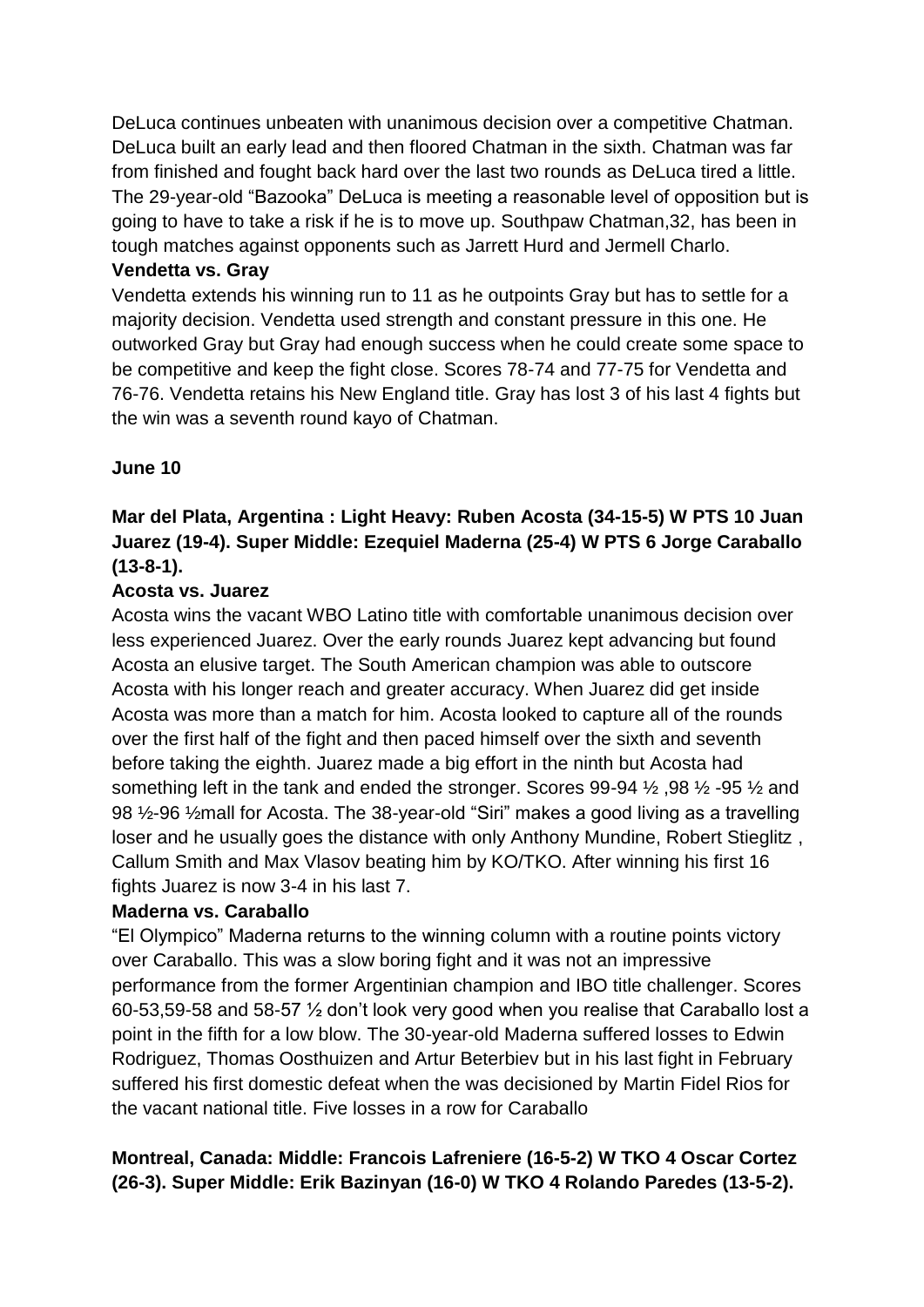## **Lafreniere vs. Cortez**

"The People's Champion" Lafreniere retains his WBO-NABO title with stoppage of Mexican Cortez. The Mexican was to have fought welterweight Custio Clayton last week but arrived 21lbs over the agreed contract weight. No need to waste a travel ticket so Cortez stayed on, took off a bit of weight and fought Lafreniere instead (he made 161.8lbs for this fight which is a loss of 9lbs on his weight last week). The only real danger to Lafreniere came from Cortez's head which opened a cut over the Quebec fighter's left eye in the third round. Apart from that Lafreniere was just too strong having Cortez bust up and bleeding by the end of the second round and handed out a steady beating until the fight was stopped. The 29-year-old Canadian No 2 and WBO No 7 was making the first defence of his WBO-NABO title and has now won his last 13 fights. Cortez's record has been built on unimpressive opposition and gets his third loss by KO/TKO.

#### **Bazinyan vs. Paredes**

Bazinyan continues to win as he punches too hard for aggressive Paredes. The upright Bazinyan with a reach advantage was using his jab to score with Paredes trying to come in under the jab but he was wild with his hooks. Bazinyan was finding a home for his straight rights and in the second began to mix in hooks and uppercuts. Paredes was stuck on the end of the jab and taking punishment. Paredes pressed hard in the third pinning Bazinyan to the ropes for much of the round but was badly shaken by two rights late in the round. Bazinyan switched to southpaw in the fourth and dropped Paredes with a series of head punches. Paredes got up only to have his head snapped back by some more head punches and he went down again. He made it to his feet but the referee waived the fight off. The 22-year-old Armenian-born Bazinyan, who moved to Canada when he was 16, makes it 11 wins by KO/TKO including 8 inside the distance wins in his last 10 fights. He is No 1 in the Canadian ratings. He looks a little slow but he has power. Mexican Paredes had won 4 of his last 5 fights.

## **Deauville, France: Welter: Karim Aliliche (10-6-2) W PTS 10 Souleymane M'baye (42-6-1). Welter: Jordy Weiss (17-0) W TKO 4 Sebastien Allais (16-12-5). Super Welter: Maxime Beaussire (24-1-1) W RTD 4 Ambrosi Sutidze (11-11-5). Aliliche vs. M'baye**

Aliliche holds off former WBA and European super light champion M'baye to retain the French title on a split decision. The fight started badly for the defending champion when a clash of heads opened a cut on his right eyebrow in the first round. Undeterred Aliliche took the fight to M'baye. The veteran showed flashes of his old skills as he held off many of the attacks from Aliliche and scored with accurate counters. After an exciting fifth round the relative youth of Aliliche began to tell and he was scoring well to head and body with M'baye forced to stand and trade which suited Aliliche. In the seventh Aliliche was totally in control but another head clash saw him suffer a nose injury. It was the strength and aggression of Aliliche against the accuracy of M'Baye and the judges were split although Aliliche certainly seemed

#### 5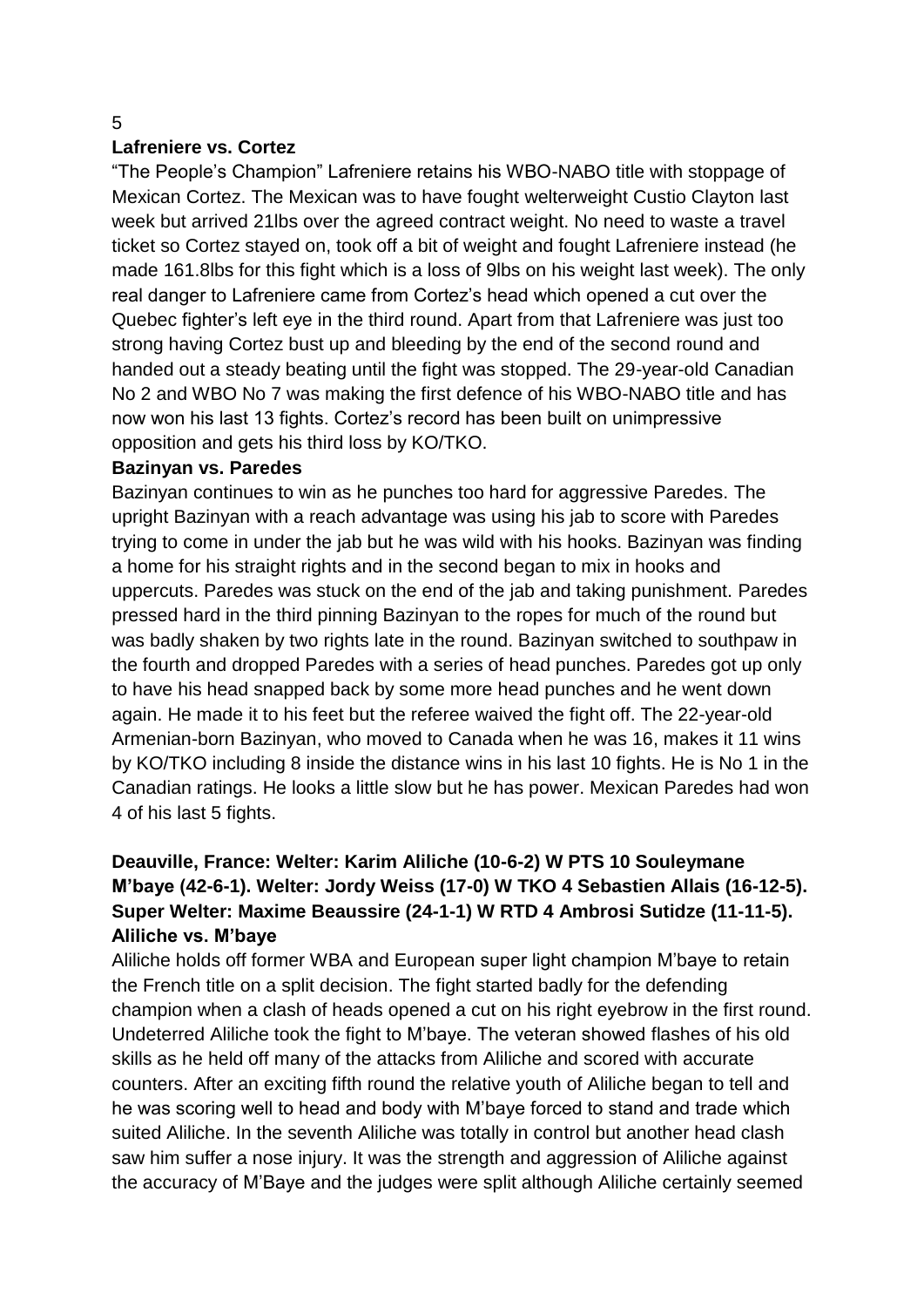to have done enough to win. Scores 96-94 twice for Aliliche and 96-94 for M'baye. The 33-year-old "Lion of the Atlas" Aliliche had a 2-6 spell but has found some form and this is his third win in a row. For M'baye, 42, this was a last throw of the dice. After losing to Khabib Allakhverdiev in a challenge for the secondary WBA title and the IBO title in 2013 he was inactive until returning with two wins last year. His aim was to retire as French champion but it was not to be.

#### **Weiss vs. Allais**

"Gypsy" Weiss gets rare stoppage win. The fighter from Laval broke former French title challenger Allais down over three rounds and wrapped things up in the fourth. He stunned Allais with an uppercut and had him rocking on the ropes with a succession of lefts and the referee stopped the fight. The 24-year-old Weiss, the French No 2, is in line for a shot at Aliliche. This is only his second win by KO/TKO. The 36-year-old Allais is 0-2-1 in French title fights.

#### **Beaussire vs. Sutidze**

Beaussire gets straight back into action with a win over Georgian Sutidze just nine weeks after losing his unbeaten tag. Boxing with a little more caution than usual Beaussire scored well with hooks to the body and sharp uppercuts. Sutidze managed to get through with some crisp counters but body punches were quickly draining his resolve. A clash of heads saw Beaussire marked by his right eye so he turned up the gas and punished Sutidze in the fourth with the Georgian retiring in his corner at the end of the round. The 25-year-old local "Conqueror" Beaussire lost a very close split decision to Zakaria Attou for the European Union title in April but was determined to get in the ring quickly and went ahead with this fight despite suffering a cut to his cheekbone which severely restricted his training. The French No 2 is rated No 8 by the EBU and will be hoping to get another shot at fellow-Frenchman Attou later this year. Sutidze is now 1-6-1 in his last 8 fights

## **Hyeres, France: Super Bantam: Jeremy Parodi (39-4-1) W PTS 8 Thomas**

**Barbier (7-19-1).** Parodi keeps busy as he waits for a title shot. The 30-year-old from Toulon won the unanimous decision but had to fight harder than expected against an improving Barbier. Scores 77-74 twice and 78-73 all for Parodi. The Frenchman was 35-1-1 until suffering losses to Carl Frampton and Gavin McDonnell in European title fights. Last year he won and then lost the European Union title but he is still No 2 with the EBU so could get another title shot later this year. The resilient Barbier had won his last three fights.

# **Budakalasz, Hungary: Middle: Balazs Bacskai (1-0) W PTS 10 Norbert Harcsa (8-1). Super Welter: Laszlo Fazekas (31-27-1,1ND) W PTS 10 Zoltan Kispal (7-2). Cruiser: Jozsef Darmos (6-1-1) W TKO 2 Tibor Varga (2-2). Light: Denys Berinchyk (6-0) W PTS 8 Lorenzo Parra (32-11-2). Super Feather: Zoltan Kovacs (20-5-1) W PTS 8 Dato Nanava (8-1).**

## **Bacskai vs. Harcsa**

Bacskai wins this contest between former Hungarian amateur team members and sets a record by winning the Hungarian title in his first pro fight. The first two rounds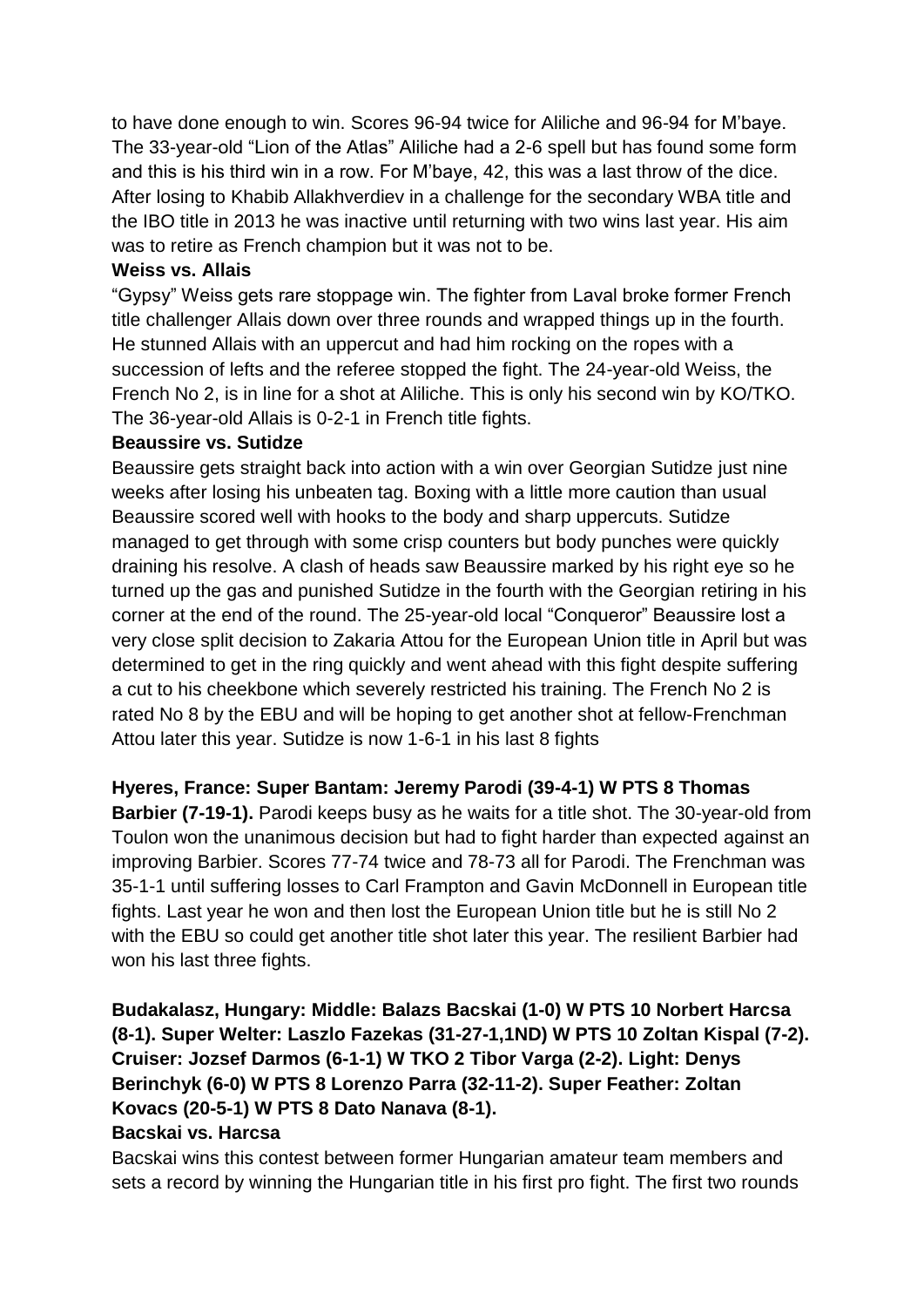were fairly even but then Bacskai moved ahead. He was busier outpunching Harcsa who although the harder puncher just could not match Bacskai's work rate. Bacskai was cut early in the fight in a clash of heads but his corner did some good work and it was never a factor and despite a late charge by Harcsa Bacskai was a clear winner. Scores 98-92 twice and 96-94 all for Bacskai. The 29-year-old "Benji" won a gold medal at the World Youth Championships and European Junior Championships, won both the European Union and the European Elite Championships and competed at the 2016 Olympics. He was to have had his first fight against an imported opponent but when offered the chance to fight Harcsa decided at 30 he had no time to waste so took the fight. Harcsa, 29, collected his share of gold medals but had been inconsistent as a pro.

#### **Fazekas vs. Kispal**

Fazekas wins the vacant national title with split decision over southpaw Kispal. Fazekas has accepted the role of travelling loser and Kispal may eventually follow the same lucrative road but here they put on a great little scarp. It was close all the way with Fazekas pacing the fight better and running out the winner. Scores 96-94 twice for Fazekas and 96-94 for Kispal. Fazekas, 27, has been a busy boxer with 60 fights in 6 years and he has fought in 9 different countries. It will good for him to be a national champion but it will soon be have gloves will travel again. Kispal, 26, had only 26 pro rounds under his belt and had never gone past six rounds so he did well here. Both of his losses have been split decisions.

#### **Darmos vs. Varga**

Darmos continues to settle in as a pro after a shaky start. The veteran Hungarian champion floored and halted novice Varga in a non-title fight for his sixth win by KO/TKO. The multi-titled former member of the Hungarian amateur team, an eighttime national champion, has won his last four by KO/TKO but has left it too late to turn pro. Varga, 21, just used as cannon fodder.

#### **Berinchyk vs. Parra**

Olympian Berinchyk too young too strong and too aggressive for former champion Parra. Berinchyk was his usual tigerish self constantly advancing occasionally changing guards and throwing bunches of punches. Venezuelan Parra is much slower these days but still has good skills but the Ukrainian southpaw, a natural lightweight, was by far the stronger man and bullied the former champion around the ring throwing him to the floor a couple of time. Parra was slotting home some quality counters but Berinchyk was relentless and Parra went down in the fourth under a barrage from Berinchyk. He got up and dodged, ducked and danced his way to the bell. Berinchyk chased Parra throughout the fifth which saw the Venezuelan lose a point for a low punch then floored again and also spit out his mouthguard to get a break. Parra was down again for a count in the sixth although complaining he had been pushed down. He was down again in the seventh and this time there was the suggestion of a push but the referee applied a count. Berinchyk went all out to finish it in the last but Parra clinched and ran, being on the floor three more times with no counts applied and made it to the bell. Scores 80-67 from all three judges for Berinchyk. The 29-year-old Ukrainian has great potential but six fights in two years is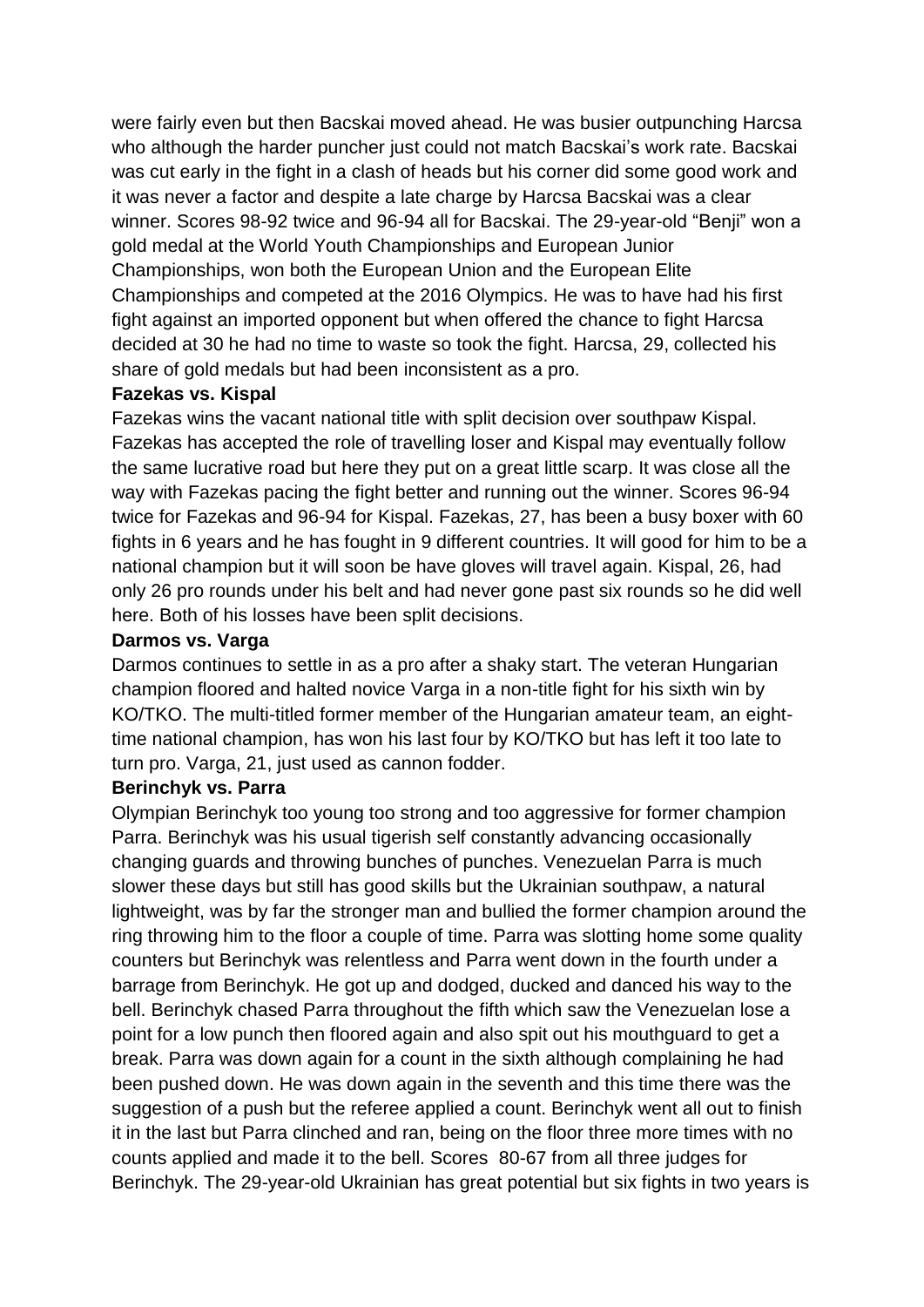not enough and he needs to do something to raise his profile. As an amateur he won silver medals at the World Championships (beating Roniel Iglesias and Tom Stalker) and the 2012 Olympics (beating Anthony Yigit and Jeff Horn) and was World Universities' champion. His all out attacking style is a crowd-pleaser so it is surprising that this was his first fight outside the Ukraine and he needs to go to the USA to get more exposure. Former WBA flyweight champion Parra, 38, now based in Spain, was a good WBA champion making six title defences, but is way over the crest and this in his seventh loss in a row.

#### **Kovacs vs. Nanava**

Kovacs gets a keep busy win but it turns out a harder match than expected. The 5'10  $\frac{1}{2}$ " (179cm) Kovacs was able to use his physical advantages to keep the Georgian novice out but Nanava fought hard and made Kovacs struggle at times and gave a creditable attempt here. Scores 78-74 twice and 77-75 all for Kovacs. The 24-yearold WBO European champion, he somehow won his title by beating a Tanzanian who was having his first fight in Europe, is now 9-0-1 in his last 10 fights. When he first turned pro he went 3-4 in his first 7 fights including a crushing one round loss to Philip Sutcliff. Since then he hast lost only one of his 19 fights but has been carefully protected. Nanava, 21, will eventually fall to the lure of better purses and more losses by travelling.

#### **Rome. Italy: Super Welter: Vincenzo Bevilacqua (12-0) W PTS 10 Francesco**

**Lezzi (9-8-1).** Bevilacqua makes a successful first defence of the Italian title but in a fight that takes a long time to warm up and lacks any real highlights. Neither fighter committed himself early. Bevilacqua was a bit busier and looked to have built an early lead but over the middle rounds there was too much clinching and not enough work from either fighter. Lezzi edged his way into the fight over those slow rounds and pressed hard over the ninth and tenth but Bevilacqua boxed well and took no chances. Scores 98-93 and 96-94 for Bevilacqua and 97-94 for Lezzi who bitterly protested the result. Bevilacqua remains unbeaten but seems unlikely to progress beyond domestic level. Second shot at this title this year for Lezzi.

**Guaymas, Mexico: Super Light: Pedro Campa (26-0) W PTS 10 Juan Antonio Rodriguez (29-7).** Campa gets another win but is pushed hard by a rusty Rodriguez**.**  Campa had southpaw Rodriguez on the back foot in the first pressing hard and scoring with long hooks. Rodriguez was still under pressure in the second but showing some good defensive work until a long right shook him late in the round. The third saw Rodriguez often pinned on the ropes with Campa banging swinging hooks to the head. The fourth, fifth and six were all close rounds. Rodriguez was showing his experience in smothering and blocking much of Campa's work. He managed to stay in ring centre and banged home good counters often driving Campa back. Campa rebounded to take the seventh by a small margin and outworked Rodriguez in the eighth. Rodriguez was cut over the left eye in a clash of heads and Campa just outlanded the experienced southpaw over the last two rounds. Scores 100-90,100-90 and 98-92 all for Campa. Those looked a little too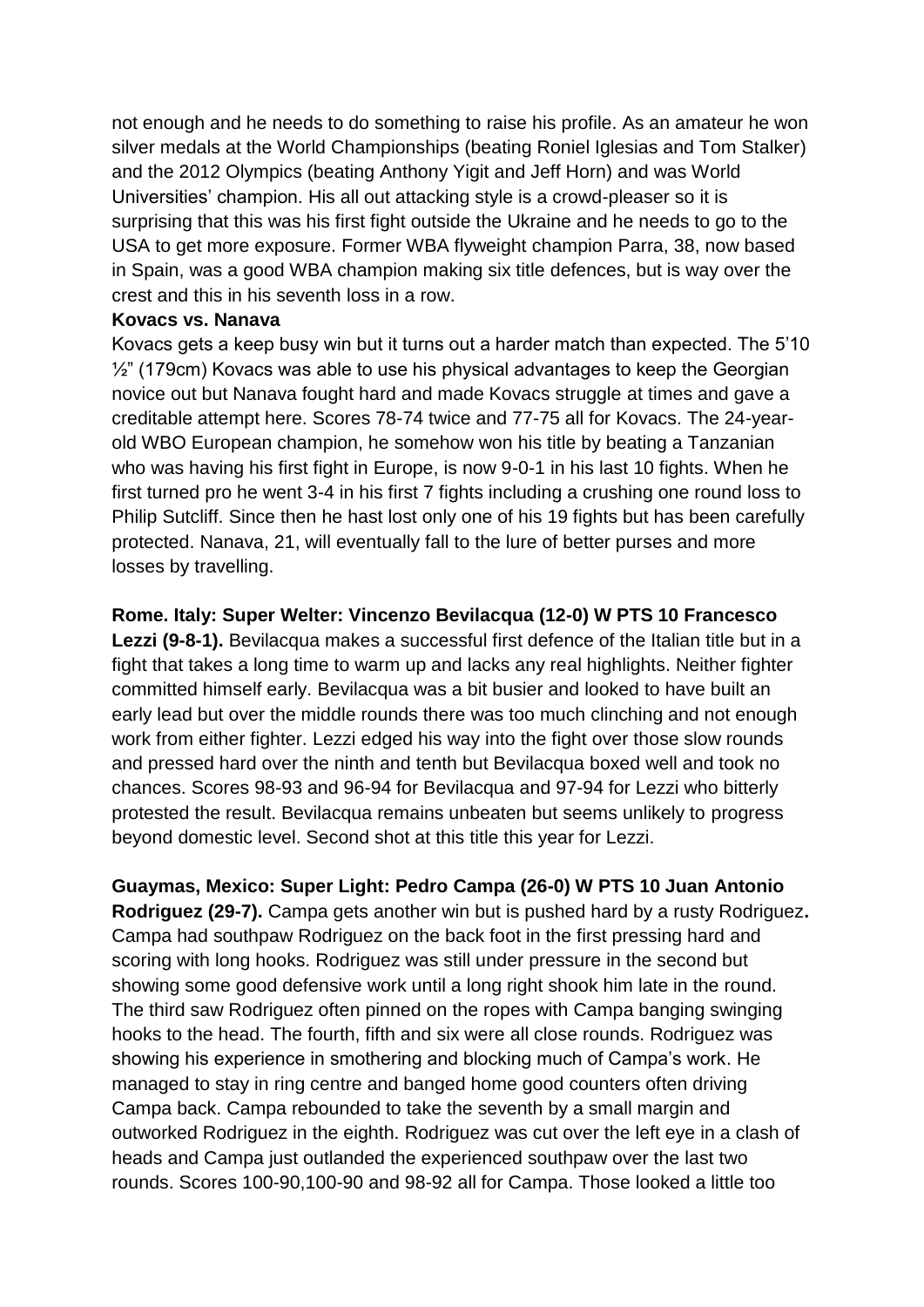wide. The 25-year-old "Rock" already has good wins over Jose Alfaro and Marvin Quintero. He has power but his defence is leaky. Rodriguez, 29, lost to Jezreel Corrales for the interim WBA super feather title in 2015 and was having his first fight for 15 months. He looked a bit fleshy here but he made Campa work hard.

## **Mandaue City, Philippines: Fly: Froilan Saludar (25-2-1) W TKO 9 Salatiel Amit (10-3-2). Light Fly: Vince Paras (11-0) W PTS 10 Jimboy Haya (10-4-2). Minimum: Roberto Toto Landero (9-1-2) W PTS 10 Vic Saludar (14-3). Light Fly: Robert Paradero (14-0) W KO 4 Charlie Malupangue (5-3-3). Saludar vs. Amit**

## Saludar proves too powerful and too experienced for a brave Amit. The first round was a disaster for Amit as he was down twice and only just made it out of the round. His nickname is "Fearless" and so he proved as he took the fight to Saludar. The fifth saw Amit down again but he battled back willing to stand and trade with Saludar. Even bravery can only take you so far and Saludar was handing out some stiff punishment. By the ninth Amit was bruised and battered and when the referee asked the doctor to have a look at the damage the doctor recommended the fight be stopped. The 28-year-old "Sniper" Saludar, 28, has 16 wins by KO/TKO. His two losses have been against world class opposition in McWilliams Arroyo and Takuma Inoue. Former WBC International title challenger Amit, 25 had won 4 of his last 5 fights but this was a step too far for him.

#### **Paras vs. Haya**

Paras comes through a tough test in the other fighter's neighbourhood as he continues to build his career. The teenager prospect floored Haya with a couple of heavy shots in the second. Haya only just beat the count and survived to the bell. Haya took the fight to Paras with the youngster forced to show some good defensive work and sharp counters. Haya's aim was to taker Paras into the late rounds as Paras had not gone beyond the sixth round previously. That seemed to work as Paras began to tire but his power came into play again when he rocked Haya with a left in the ninth and took the last round to get the unanimous decision. Scores 96-93 for Paras from all three judges. The 18-year-old from General Santos City, The Philippines No 10 flyweight, wins the vacant WBO Asian Pacific title. Haya, 22, is 3- 2-1 in his last 6 fights now.

#### **Landero vs. Saludar**

Landero gets split decision win in a minor upset. The unheralded young fighter won this one with grit and determination. Former WBO title challenger Saludar was expected to dominate the action but he failed to do so. Landero kept pressing and over the late rounds Saludar faded out of the fight paving the way for Landero's victory. Scores 97-93 twice for Landero and 96-94 for Saludar. What made the surprise even bigger was that the 21-year-old "Toto" had been stopped in six rounds in his last fight in September. Saludar lost on a sixth round kayo against Kosei Tanaka for the WBO title in 2015 but had rebounded with three wins

#### **Paradero vs. Malupangue**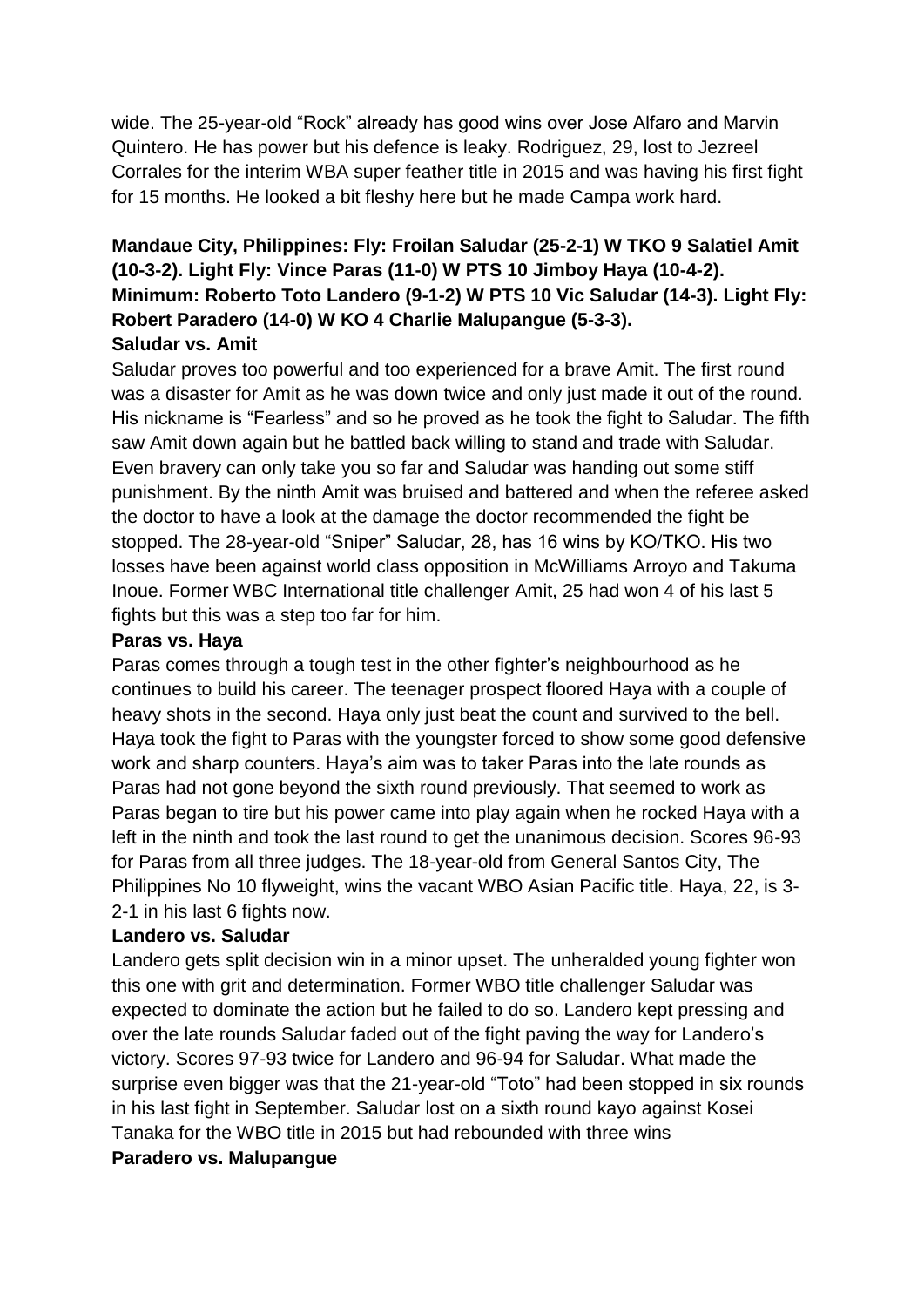Paradero continues to impress as he halts southpaw Malupangue in four rounds. Paradero had the power but Malupangue showed plenty of guts over the first three rounds. He was put down by a hard combination in the fourth and was unable to beat the count. The 20-year-old Paradero, The Philippines No 1, gets his ninth win by KO/TKO. First loss by KO/TKO for Malupangue.

# **General Santos City, Philippines: Bantam: Aston Palicte (23-2) W TKO 8 John Mark Apolinario (18-10-3). Light: Romero Duno (14-1) W TKO 2 Jason Tinampay (8-5-1).**

## **Palicte vs. Apolinario**

Palicte wins scrap between two experienced battlers. These two exchanged hard punches from the first round both working in close and pounding the body. The fight suited Palicte who is the harder puncher but it took six rounds before Apolinario started to wilt. Palicte put Apolinario down early in the eighth and although Apolinario beat the count he was floored again and the fight was halted. The 26-year-old "Mighty" Palicte has 19 wins by KO/TKO. His only loss in his last 14 fights was a split decision against Junior Granados in Mexico in March last year. This is his third win since then including a victory over Oscar Cantu in December which garnered him the NABF title and he is now on his way to more fights in the USA.. "Iceman" Apolinario is 2-7-2 in his last 11 fights but has been put in with some strong opposition.

## **Duno vs. Tinampay**

Duno tried hard to end this in the first but Tinampay survived. No chance of that in the second as Duno floored Tinampay four times before the fight was stopped. The 21-year-old lived up to his "Ruthless" nickname. The Philippines No 1 super feather has 13 wins by KO/TKO and like Palicte is heading to the USA for fights. Tinampay is 1-4-1 in his last 6 fights with all four losses by way of KO/TKO.

## **Zhukovka, Russia: Cruiser: Ruslan Fayfer (20-0) W TKO 4 David Basajjamivule (16-4-1). Heavy: Rotislav Plechko (11-0) W TKO 1 Vladimir Goncharov (5-6). Fayfer vs. Basajjamivule**

Fayfer retains the IBF International title with stoppage of Basajjamivule. Fayfer was tracking Basajjamivule around the ring in the first. Late in the round a clash of heads angered Fayfer and he responded with a right that put Basajjamivule down. The Kenyan boxer made it to his feet and the bell came shortly after. A right/left combination put Basajjamivule down in the second. He beat the count but went down again under pressure from Fayfer but got up and made it to the bell. Basajjamivule survived the third round due to Fayfer doing a poor job of cutting off the ring and being too right hand happy. The Kenyan also got a couple of breathers as his gumshield kept coming out. Fayfer ended the fight in the fourth as he cornered Basajjamivule and threw some wild rights with Basajjamivule slumping down against the ropes and being counted out. The 26-year-old Russian has won 10 of his last 11 fights by KO/TKO. There was no way he could look good against an awkward, inferior opponent so it was difficult to assess his potential and he is yet to face anything even resembling a real test. Basajjamivule had gone twelve rounds with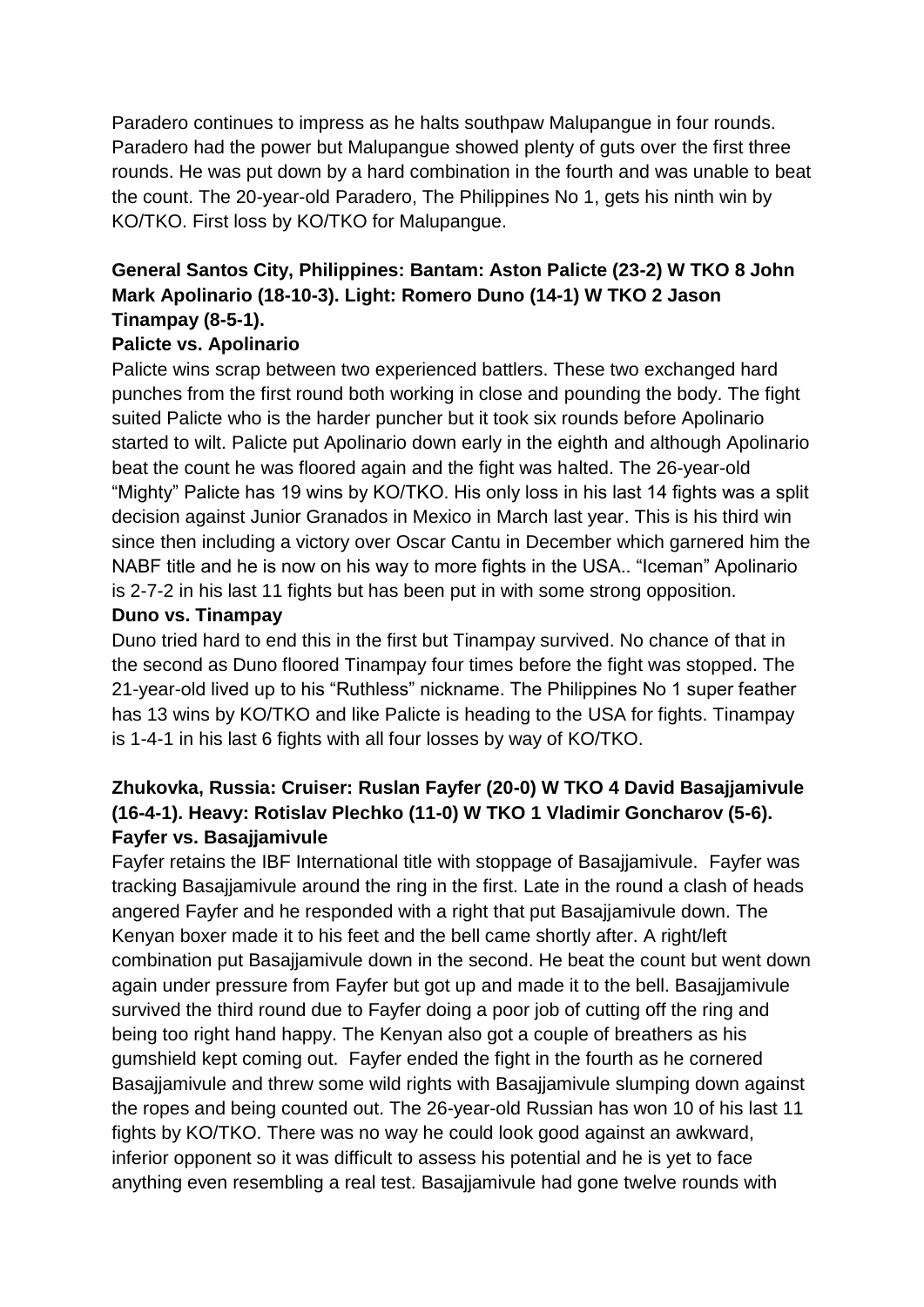Isaac Chilemba and won his last three fights so is probably better than he showed here.

## **Plechko vs. Goncharov**

Plechko wins inside a round and collects the vacant Russian title in a terrible mismatch featuring some abysmal refereeing. From the bell southpaw Plechko was landing straight lefts and drove Goncharov to the ropes. He landed 5 or 6 lefts to the head and Goncharov propped up by the ropes was out on his feet. The referee was too far from the action and behind Plechko so could not see what was happening. Plechko stepped back seeing the Goncharov was finished but the referee finally moved in and just waived for Plechko to continue. With Goncharov held up by the ropes Plechko landed more lefts to the head before the referee who was again nowhere near the action finally stepped in. Goncharov was so out of it that he staggered off the ropes careered right across the ring fell over the top rope and lay balanced over the ropes and nearly tumbled out of the ring. The 28-year-old Plechko makes it 11 wins by KO/TKO. He won his first pro fight on a second round stoppage and has won his last ten in the first round including one which was over in six seconds! Not bad for a guy who when he was born his parents were told he would never be able walk without aid. Outside of the ring he has become very wealthy as a financial analyst and investment manager. As a boxer he needs stiffer tests before his ability can be assessed. Six losses in a row for Goncharov who was allowed to take too much punishment

## **Kempton Park, South Africa: Minimum: Simphiwe Khonco (18-5) W PTS 12 Lito Dante (13-8-4). Cruiser: Thabiso Mchunu (18-3) W PTS 12 Johnny Muller (20-8- 2), Super Middle: Lee Dyer (7-3-2) DREW 12 Alfonzo Tissen (10-1-2). Welter: Thulani Mbenge (11-0) W PTS 8 Jayar Inson (13-1). Khonco vs. Dante**

"Chain Reaction" Khonco outclasses Filipino to retain his IBO title. The little South African was better than Dante in every phase of boxing. He was too quick, too accurate and too strong. Dante must have known his only chance was to try to turn the fight into a brawl but Khonco outfought him inside and out and the fight was very one-sided. Khonco commanded with his jab and Dante had difficulty finding any gaps in the defence of the champion. Despite the beating Dante refused to fold and Khonco just kept piling up the points and won by a wide margin on all three cards which reflected his dominance. Scores 119-109 twice and 118-110 all for Khonco. The 30-year-old South African was making the second defence of his IBO title. His only loss in his last 13 fights was to Hekkie Budler for the WBA and IBO titles in 2015. In winning the IBO title with a victory over unbeaten Siyabonga Siyo and retaining it against former IBF champion Nkosinathi Joyi he has shown considerable improvement and is growing into the role of champion. Dante, 27, has an unimpressive record but came into the fight as IBO No 12 and having won the WBC International title in March.

#### **Mchunu vs. Muller**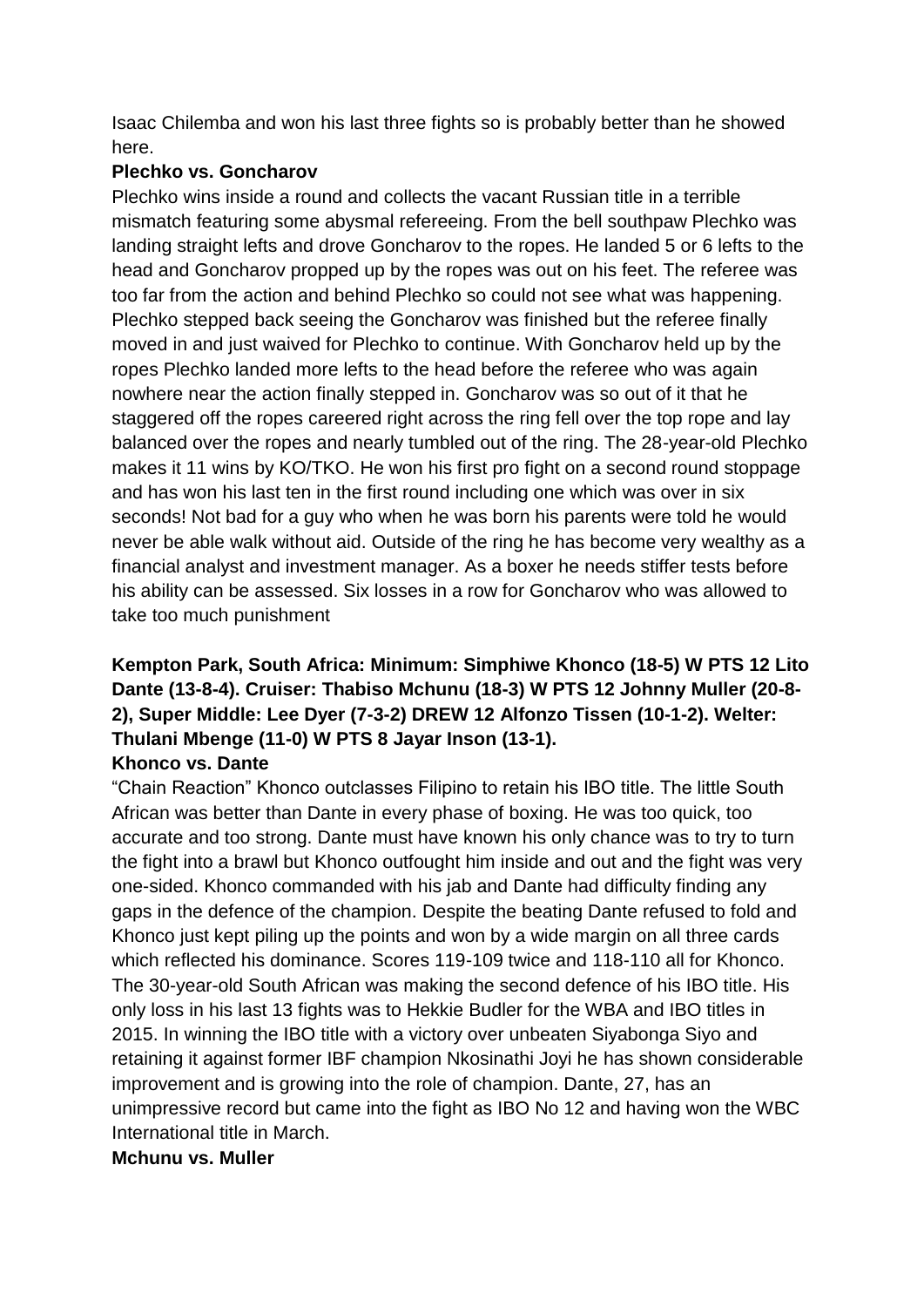Mchunu works his way back into the cruiser picture with wide unanimous decision over Muller to win the vacant South African and WBC African Boxing Union titles. The talented southpaw went straight to work moving easily past Muller's longer reach and working to head and body inside. Mchunu's speed and skills negated Muller's reach and "The Rock" was too quick and too clever for the South African No 1. Mchunu just never allowed Muller to get a foothold in the fight outboxing him on the outside and outfighting him in close. Muller had no plan B –in fact no plan A either –and although the open scoring showed Muller he needed to do something drastic to turn the fight around Mchunu really coated through this one to put down a marker on his return. Scores 120-108 for Mchunu from all three judges. The 29-yearold Mchunu had worked himself into a high rating with a run of victories including wins over Eddie Chambers and Olanrewaju Durodola but a stoppage loss to Illunga Makabu in 2015 and another to Olek Usyk for the WBO title in December last year left him with some rebuilding to do and this was a good start. Not sure where Muller goes from here. The former South African champion has now lost 4 of his last 5 fights. The other three losses have been to quality opposition in Usyk, Kevin Lerena and unbeaten Micki Nielsen. He is only 26 and has shown an ability to bounce back from losses but the hill gets a little steeper every time.

#### **Dyer vs. Tissen**

Dyer and Tissen put on great contest with both having to fight through rough spells to get to the last bell only for the outcome to settle nothing and a return is on everyone's mind. For a while in the second round it looked as though Tissen was going to get an early win as he shocked Dyer with crunching body punches. Dyer was badly hurt and in deep trouble but as a free-range motorcyclist competitor pain is a regular companion and although he admitted afterwards the pain was extreme he was able to deal with it to the bell. He made a quick recovery and was back into the fight in the third. From there the fight ebbed and flowed with first one and then the other handing out punishment. They kept up the pace and the punishment through all twelve rounds with Tissen perhaps just a smidgen in front but so many rounds were so close that they could have been scored to either fighter and with that narrow a margin on each round it was not surprising that the scores should differ but the width of the differences between the cards was puzzling. Scores 117-109 for Dyer, 116-112 for Tissen and 114-114. After returning in 2015 from almost three years of inactivity Dyer has won the South African title and is 2-0-2 in his four fights. Local fighter Tissen is 10-0-2 in his last 12 fights.

#### **Mbenge vs. Inson**

Hot prospect Mbenge given some useful ring time by Filipino southpaw Inson as he has to go the distance for the first time. The fight gave Mbenge a chance to showcase his skills as well as his power. "Hitman" Inson found himself the target instead of the shooter and had to absorb a good measure of punishment but did his job and stayed to the final bell. Scores 80-71 twice and 79-72 all for Mbenge. The South African champion from Eastern Cape reportedly was 121-20-8 as an amateur with 93 wins by KO/TKO. He scored five first round wins in his first six pro fights and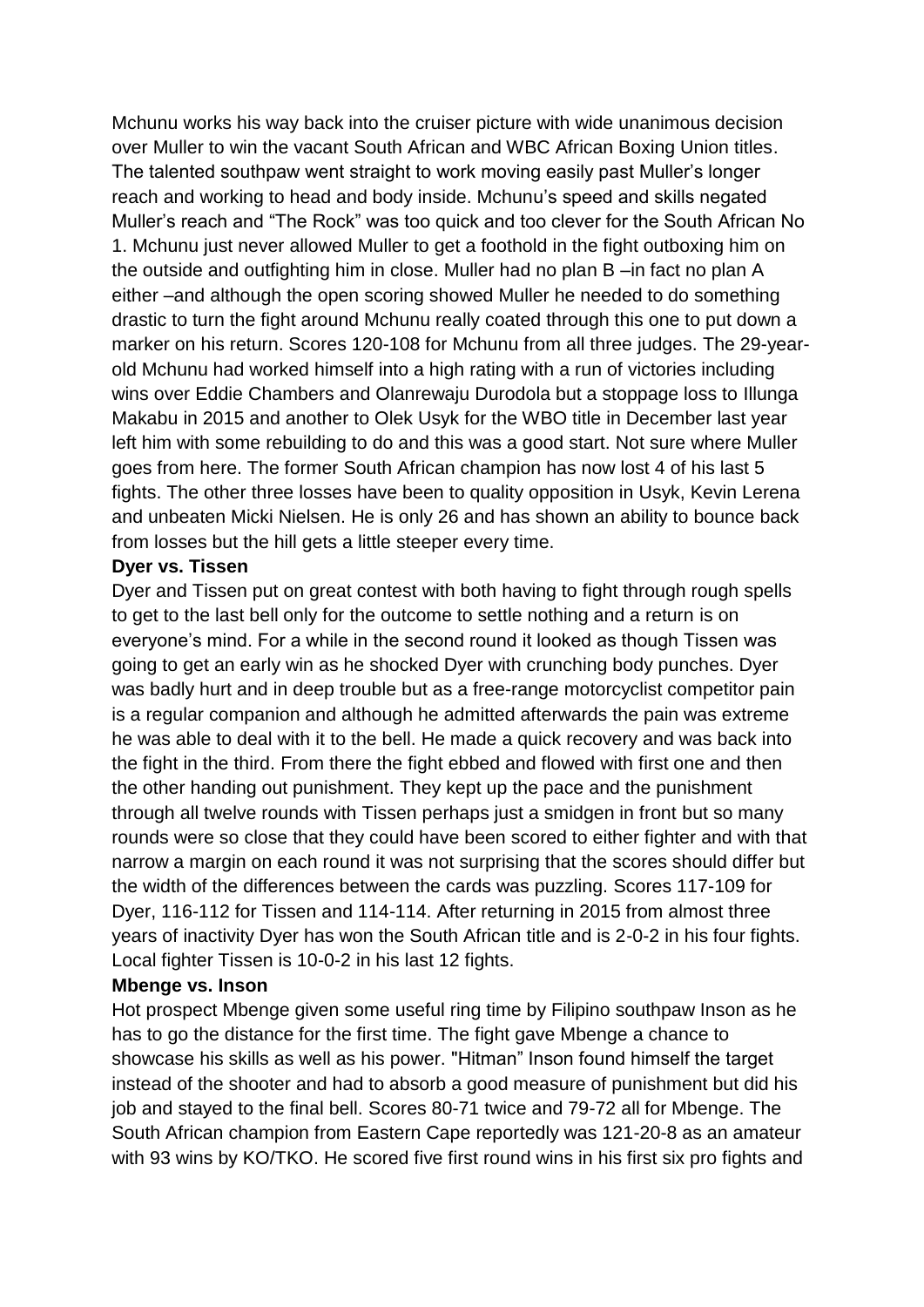is surely one of the top prospects in South Africa. Inson had four first round wins of his own but lasting the distance was his big achievement here.

## **Barcelona, Spain: Super Welter: Sergio Garcia (24-0) W PTS 12 Isaac Real (17- 2-1) .Middle: Ruben Diaz (24-1-2) W RTD 4 Nikoloz Gvajava (9-6-1). Super Light: Sandor Martin (28-1) W TKO 4 Chaquib Fadli (13-10). Garcia vs. Real**

Garcia comes out on top in a huge domestic fight with the important WBC Silver title up for grabs. Garcia, a tall super welter had his tactics set. He was going to box on the outside and avoid getting dragged into a brawl by the smaller and more experienced Real. Those tactics worked well and Real struggled to get inside for much of the fight but he has mixed in much better company and managed to find ways to get past the jab often enough to be competitive. Over the late rounds Real came into the fight more pressing hard but Garcia kept his cool and continued to slot home counters and was a clear winner. Scores 117-111,117-111 and 115-113 all for Garcia. The 24-year-old "El Nino" is a child no longer as he passes by far his biggest test as a pro. He has held both the Spanish and WBC International titles but it is tough at the top in this division in Europe with Cedric Vitu as champion and Jack Culcay, Liam Smith and Michele Soro in the ratings so it might be wise for |Gracia seek another route. Former European champion Real, 35, showed his quality in a win over Emanuele Della Rosa and had both Culcay and Vitu on the floor before losing close decisions to them in European title fights.

## **Diaz vs. Gvajava**

Diaz brushes aside Gvajava with ease. The Georgian visitor tried hard but was out of his class. Diaz had Gvajava down twice and it was no surprise when the Georgian retired at the end of the fourth round. The 37-year-old "El Destructor" from Pamplona goes to 16 wins by KO/TKO. He is EU champion and No 4 in the European ratings with a 23 bout unbeaten streak going back to 2002.Four losses in a row for Gvajava. **Martin vs. Fadli**

Martin takes warm-up fight before his challenge to Anthony Yigit for the European title. Martin put more power into this performance looking for a quick win and a battered Fadli had no complaints when the fight was stopped in the fourth round. The 23-year-old southpaw, a former undefeated European Union champion, has won his last 13 fights. European champion Yigit (19-0-1) has a voluntary defence first and then will have to meet Martin in one of the most anticipated fights for all European boxing fans and particularly for those in Spain and Sweden. Seven losses in a row for Frenchman Fadli.

**Belfast, Northern Ireland: Bantam: Ryan Burnett (17-0) W PTS 12 Lee Haskins (34-4). Light: Paul Hyland Jr (16-0) W TKO 1 Adam Dingsdale (16-4-1). Super Feather: James Tennyson (19-2) W RTD 6 Ryan Doyle (14-2-1). Cruiser: Luke Watkins (11-0) W TKO 4 Ian Tims (13-4). Cruiser: Mike Perez (22-2-1) W KO 1Viktor Biscak (10-1).** 13 **Burnett vs. Haskins**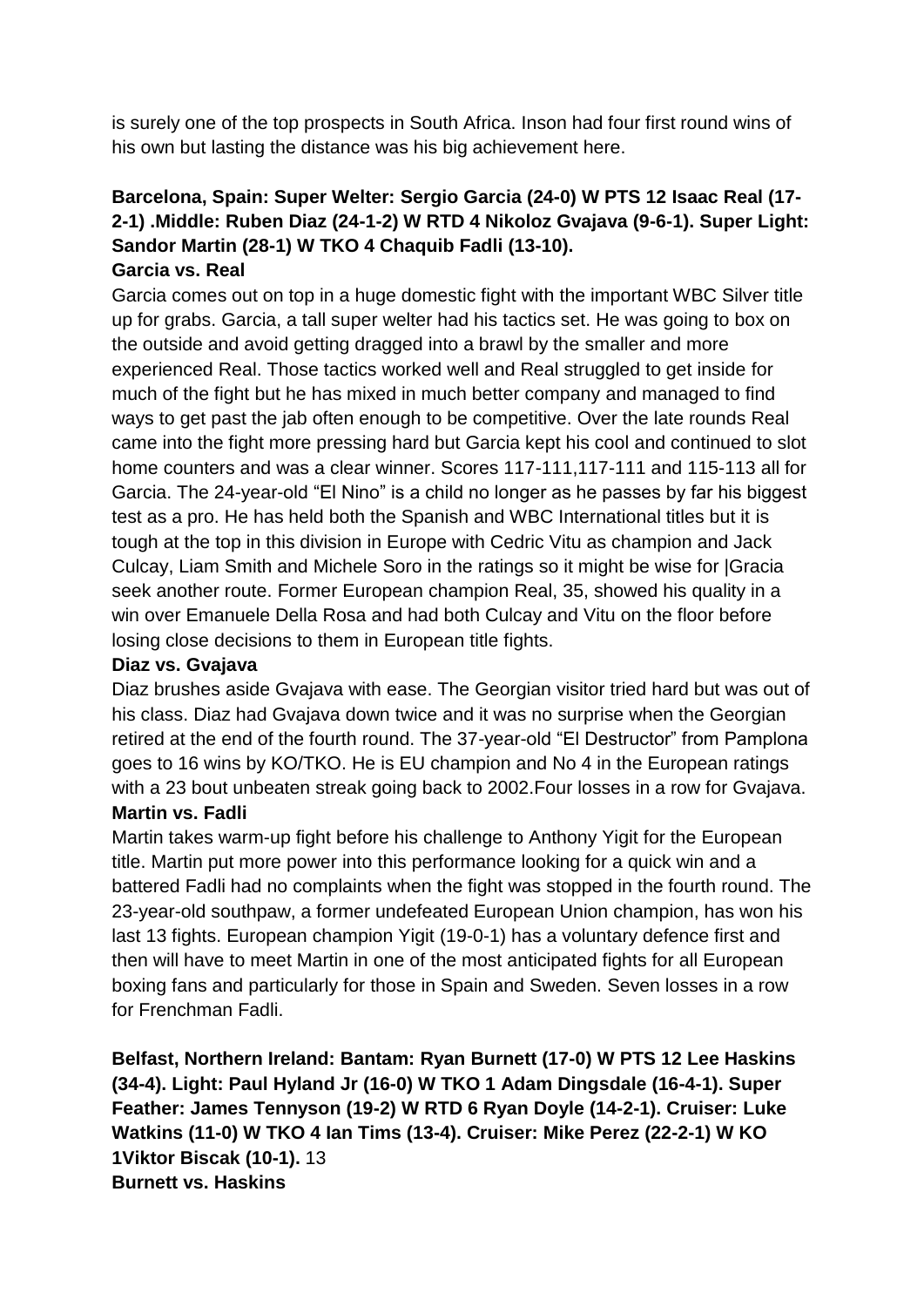## **Round 1**

Boxing with a hands down style Burnett was just that bit quicker in the first jumping in landing a punch and getting out. Haskins landed some nice counters but it was Burnett's round

Score 10-9 Burnett

# **Round 2**

Both were feinting trying to draw the lead from the other. Burnett was usually the one initiating the exchanges and the round was close again but Haskins did enough in the way of counters and hooks inside to take it. Unfortunately a clash of heads saw both fighters cut with Burnett's cut a vertical slash over his right eye looking worst and he was hampered by blood running into his eye.

Score 10-9 Haskins 19-19

# **Round 3**

In the third Burnett was coming forward hands down and Haskins on the back foot looking to counter. Both were warned for hitting on the break and with Burnett lunging in with his attacks heads were clashing and Haskins was cut for the second time. The Belfast man was getting his punches off first. He wasn't using his left jab to come forward and instead was throwing straight rights and for once Haskins was facing someone quicker and being beaten to the punch.

Scores 10-9 Burnett 29-28

# **Round 4**

Haskins had a better start to the fourth. He was on the front foot taking the fight to Burnett but the eye-catching shots were the straight right leads from Burnett. It was a close round but Burnett just edged it.

Score 10-9 Haskins 39-37

# **Round 5**

With his hands-down, excessive movement speedy rushes and excellent reflexes Burnett was doing a Haskins on Haskins. Despite this the champion was landing the cleaner punches in this round and took it keep himself very much in the fight Score 10-9 Haskins 48-47

## **Round 6**

Haskins started the round by storming into Burnett but was given a warning for carless use of his head. Burnett then dominated the round. He continually showed Haskins his left but then led with his right. He scored with a series of these lead rights before finally bringing his left into play landing a hard body punch and a straight left forcing Haskins to the ropes and landed an overhand right that saw Haskins drop down on one knee. Haskins was up at eighth and managed to clinch and box his way through the few seconds left in the round. A huge round for Burnett. Score 10-8 Burnett 58-55 **Round 7**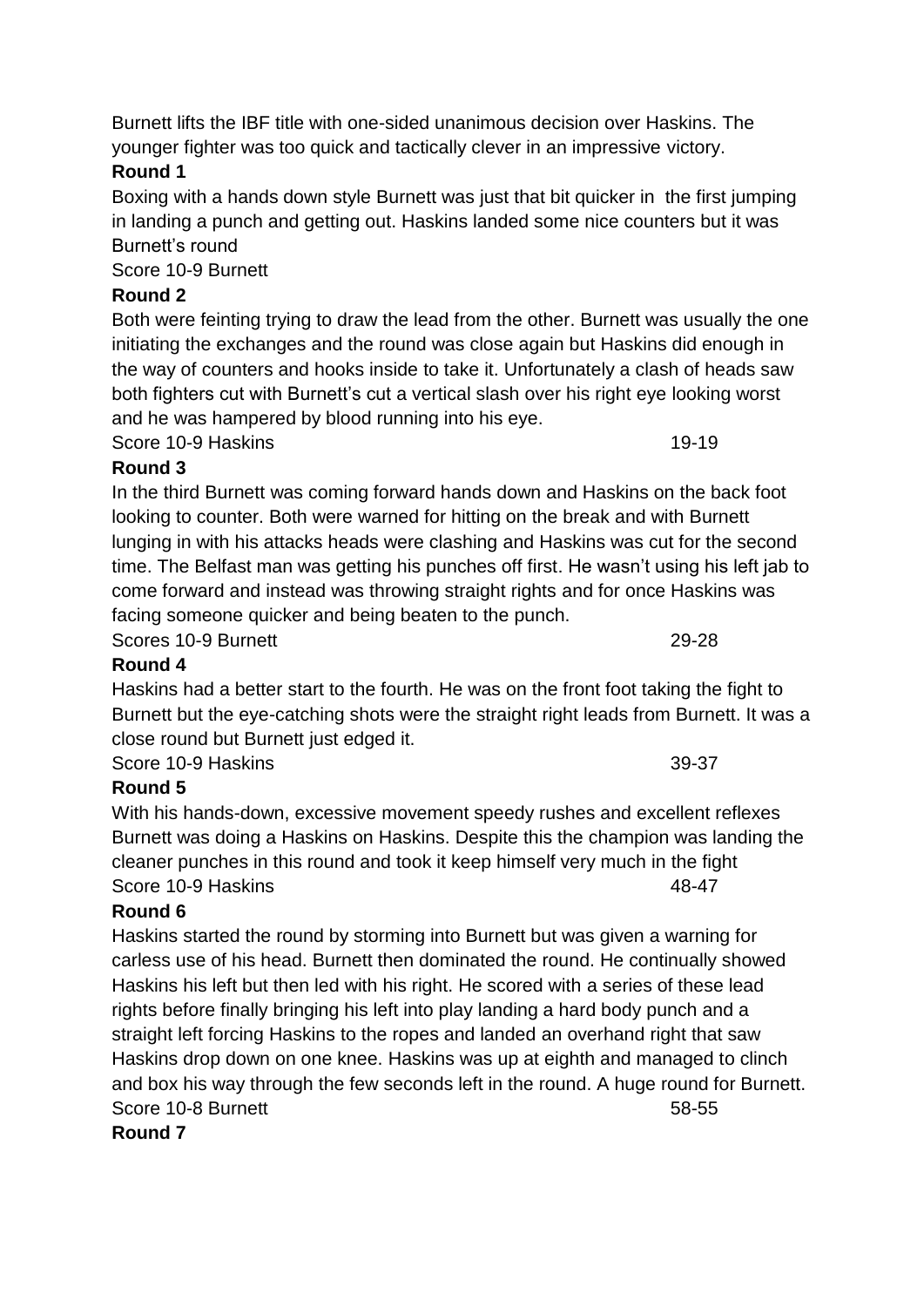**Round 8** Neither fighter landed much for the first two minutes of the round but then Burnett stepped closer and scored with two head-jarring rights with Haskins too late with his counters and the strong finish gave the round to Burnett.

Burnett continued to come forward in the seventh. He was getting through with right leads with Haskins clinching more and being outworked and when he did try to go on the attack Burnett showed great defensive work before jump in with quick punches.

#### Score 10-9 78-73 **Round 9**

Burnett's round. He was using his left more and was proving too quick for Haskins. He was jumping in and landing a couple of punches then out before Haskins could counter and repeating the tactics throughout the round. Burnett was given a stern lecture about his careless head work in the round.

Score 10-9 Burnett 88-82

## **Round 10**

Haskins scored with a sharp right hook at the start of the round but he needed more than that to turn the fight around and from then it was all Burnett. He drove Haskins to the ropes and landed some heavy rights but a clash of heads opened a cut over his left eye. He then landed more rights before ending the round with a jarring uppercut.

Score 10-9 Burnett and the state of the state 98-81

## **Round 11**

Burnett for the first time in the fight suddenly switched his attack to the body and drove a disorganised Haskins towards the ropes then switching the attack to the head landing clubbing punches from both hands. Haskins managed to get off the ropes but Burnett again forced him back and landed a left/right/left combination which put Haskins down. Haskins complained that the last two punches were accompanied by a push and that it should not be a knockdown but the right landed flush on the chin. Haskins made it to his feet and after the eight count rushed at Burnett to show he was OK but Burnett scored with some more rights before the bell. Score 10-8 Burnett 108-89

## **Round 12**

Haskins needed a knockout but he was too wild with his big punches and instead Burnett was the one forcing the fight landing clean and hard punches and emerging the winner.

## Score 10-9 Burnett 118-108

## **Official scores; 119-107, 119-107 and 118-110 all for Burnett.**

The 25-year-old local fighter Burnett, 25, was brilliant in this and after a couple of the early rounds were close he dominated the fight. His movement, speed and power were too much for Haskins. He was rated No 12 (10) by the IBF but on their ratings they said this 10 June fight was a mandatory defence. Not sure how a fight with No 12 counts as a mandatory but these days as Cole Porter would say anything goes. Haskins, 33, came to the title late and it was a just reward for a long career. He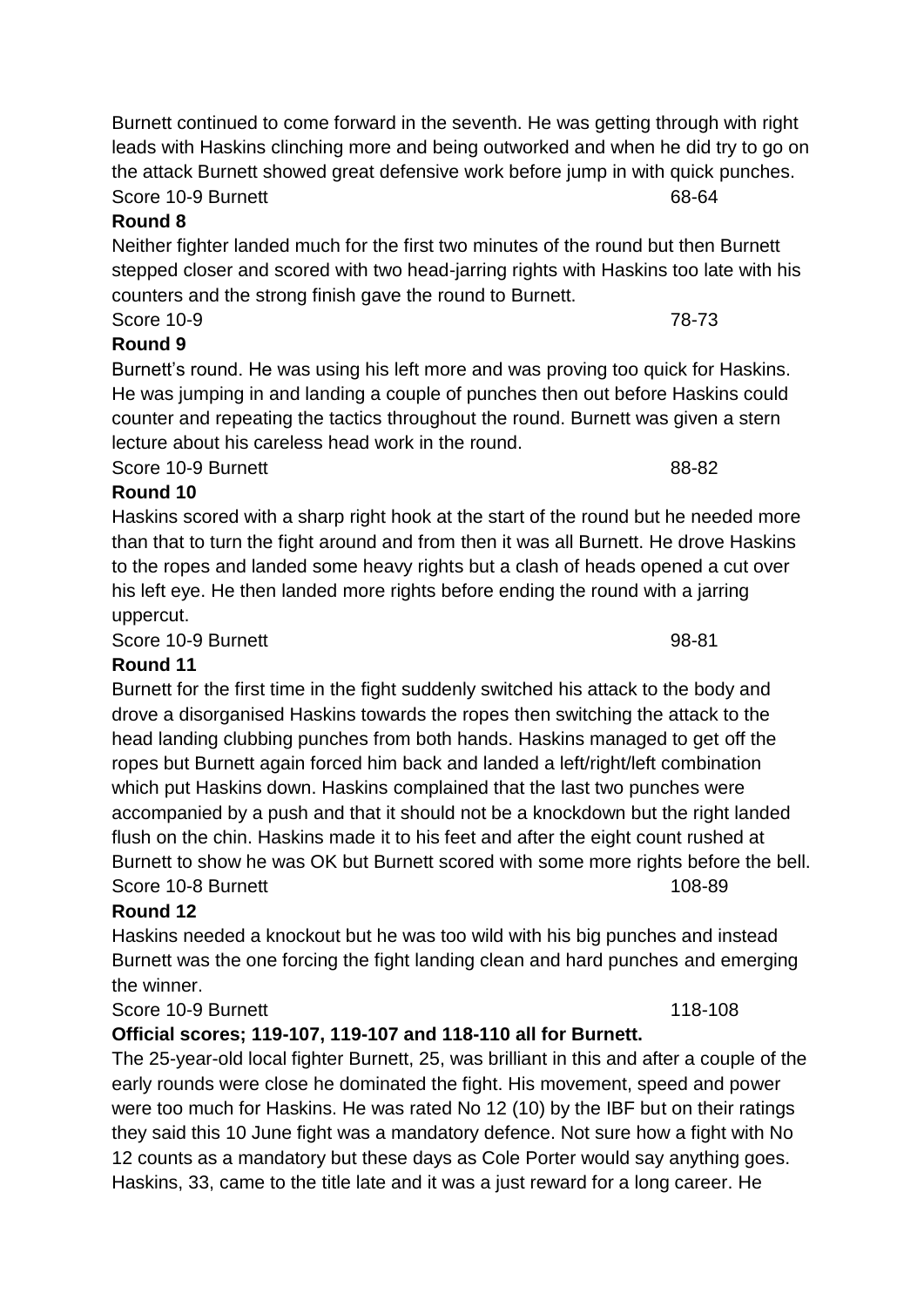came up against a younger and quicker fighter here who employed the perfect tactics but there is no talk so far of a retirement. Biggest controversy was the IBF judge who got the fighters mixed up and put the scoring under the wrong names so he showed Haskins the winner by 118-110. That's how it was announced but later corrected. The IBF were not particularly contrite about the incompetence of their appointed judge. Their explanation added up to-these things happen! If the judge had been with the WBA he would be probably manning an oar on a galley somewhere.

#### **Hyland vs. Dingsdale**

Hyland impresses as he blows away good level opponent Dingsdale in 109 seconds. Hyland was fired-up for this one. He took the fight to Dingsdale letting his punches flow. Dingsdale was trying to stay cool and box but Hyland was throwing bombs. A series of head punches had Dingsdale's legs fluttering and after another head punch he tumbled to the canvas taking Hyland with him. Hyland was up immediately and sent to a neutral corner. Dingsdale was up quickly but looked unsteady and after the eight count Hyland jumped on him and landed another bunch of punches punctuated by a thunderous right to the chin that put Dingsdale down on his back and the referee waived the fight over. The 26-year-old from Belfast wins the vacant IBF East/West European title and gets his sixth win by KO/TKO. First loss by KO/TKO for Dingsdale who had won 5 of his last 6 fights and was considered a real test for Hyland.

#### **Tennyson vs. Doyle**

Tennyson gets good win as Doyle retires after six rounds of a real war. Tennyson made the better start firing home jabs and left hooks to the body. He was tracking Doyle around the ring landing good combinations. Doyle tried switching guards but took the pressure well. Doyle had a better second round,. He stayed in the ring centre scoring with his jab and quick hooks with Tennyson finishing the round strongly by scoring with a couple of choice uppercuts. For the whole of the third round they just went at it trading punch after punch exchanging hooks and uppercuts. Doyle had his best spell so far as he battered away at Tennyson just before the bell. It was toe-to-toe stuff again in both the third and the fourth. Doyle was again switching to southpaw as they tried to punch each other's lights out. In both rounds Doyle looked to be taking the fight over. Instead it was Tennyson who took the fight over in the fifth. Solid hooks and uppercuts saw him forcing Doyle back and although Doyle tried to fire back he looked to be fading under the pressure. Tennyson continued the beat down in the sixth. Doyle tried a couple of rallies but the body punches from Tennyson had him holding for the first time in the fight which was becoming one-sided and a battered and bloodied Doyle was pulled out by his corner in the interval. Belfast's Irish champion Tennyson, 23, wins the vacant WBA International title and makers it 15 wins by KO/TKO. His only loss in his last 21 fights was against Ryan Walsh for the British title in April last year. Doyle, 25, played his part in a memorable scrap. He was 5-0-1 in his last 6 fights and in that sequence had beaten Ian Bailey the only man to have a win over him at that point. **Watkins vs. Tims**